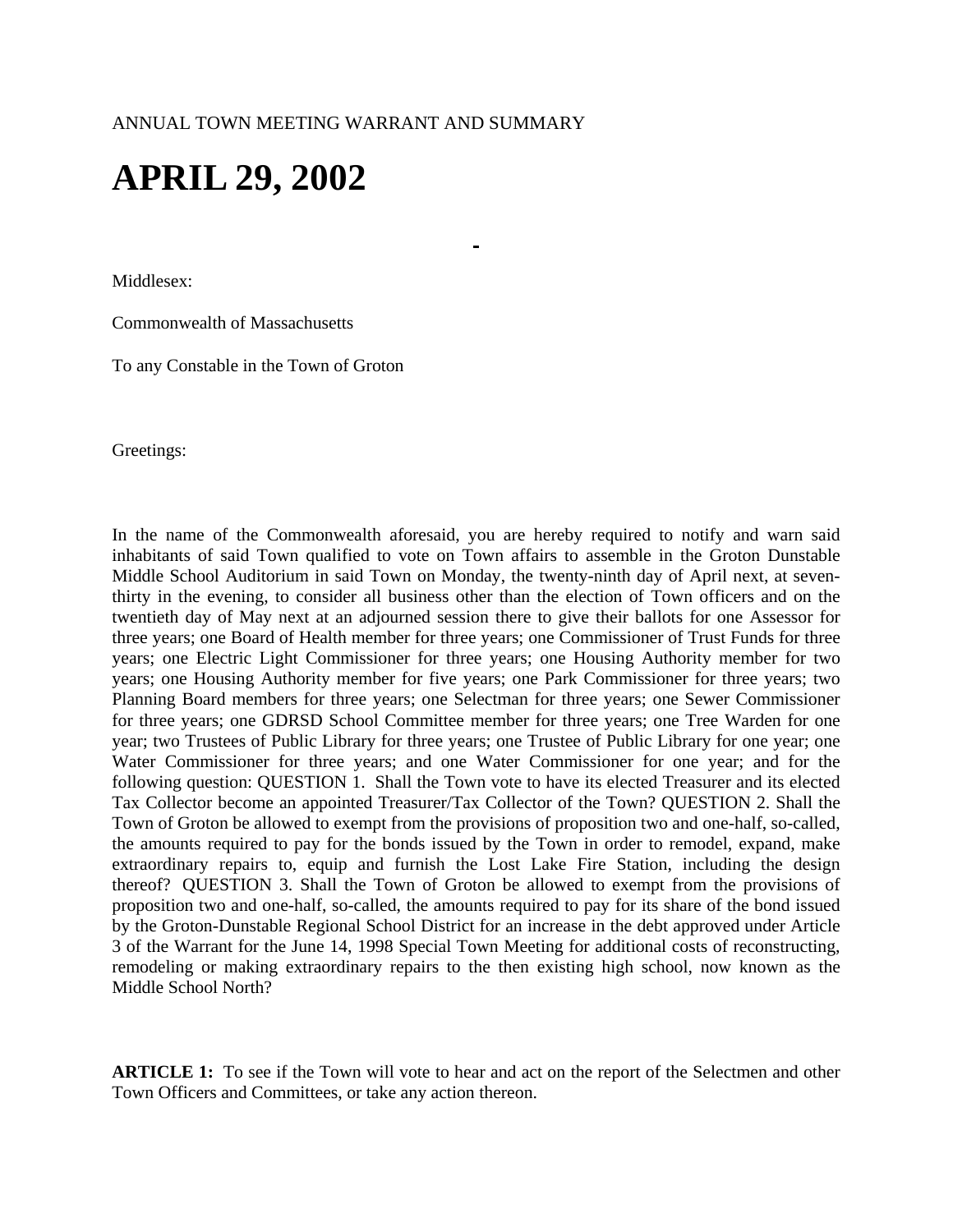**Sponsored by: BOARD OF SELECTMEN**

**Board of Selectmen: Recommendation-Support**

**Summary:** *To hear reports of Town Boards, Committees or Commissions. The 350<sup>th</sup> Anniversary Committee will be giving an update on its activities.* 

\_\_\_\_\_\_\_\_\_\_\_\_\_

**ARTICLE 2:** To see if the Town will vote to authorize the Board of Selectmen to apply for Federal and State Grants for which the Town is or may be eligible and to expend the funds received thereunder, or take any action thereon.

# **Sponsored By: BOARD OF SELECTMEN**

**Board of Selectmen: Recommendation-Support**

**Summary:** *To allow the Board of Selectmen to apply for grants*

**ARTICLE 3:** To see if the Town will vote to allow the following compensation for the following elected officials:

\_\_\_\_\_\_\_\_\_\_\_\_\_

| Selectmen                 | \$1,200 | Tax Collector           | \$24,190 |
|---------------------------|---------|-------------------------|----------|
| Board of Selectmen, Chrm. | 1.350   | <b>Town Treasurer</b>   | 34,865   |
| Assessors                 | 1,100   | <b>Highway Surveyor</b> | 54,114   |
| Board of Assessors, Chrm. | 1,250   | Tree Warden             | 1,311    |
| Town Clerk                | 47,460  | <b>Town Moderator</b>   | 65       |

for the ensuing year, or take any action thereon.

| <b>Sponsored By:</b>       | <b>BOARD OF SELECTMEN</b>     |
|----------------------------|-------------------------------|
| <b>Board of Selectmen:</b> | <b>Recommendation-Support</b> |
| <b>Finance Committee:</b>  | <b>Recommendation-Support</b> |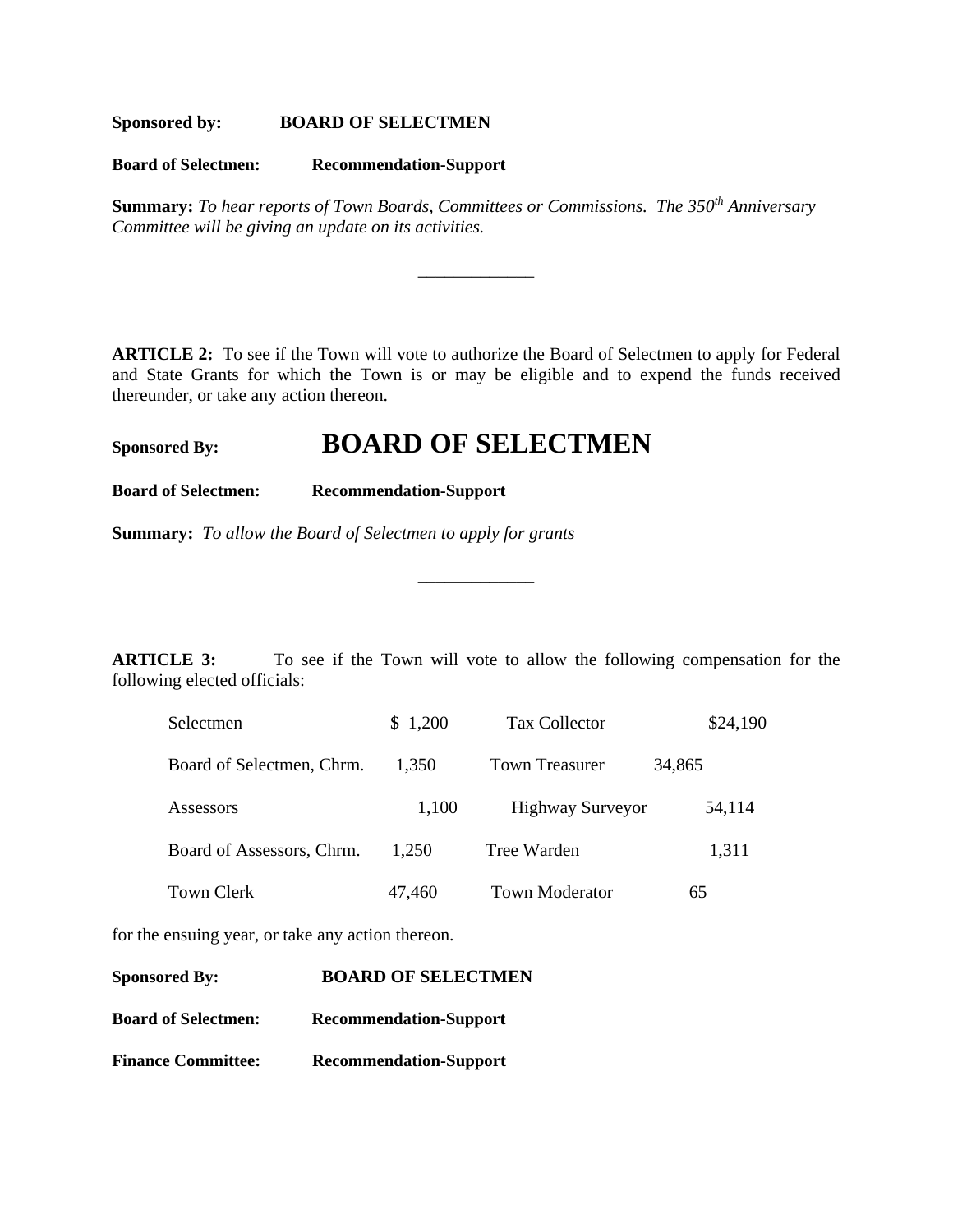**Summary:** *To provide compensation for elected officials. The full-time elected officials' salaries include a 3% COLA plus an adjustment to their wage based on a salary survey.*

\_\_\_\_\_\_\_\_\_\_\_\_\_

**ARTICLE 4:** To see if the Town will vote to amend the Personnel By-Law Wage and Classification Schedule as set forth in the Schedule to be distributed at Town Meeting, or take any action thereon.

| Sponsored by:              | PERSONNEL BOARD               |
|----------------------------|-------------------------------|
| <b>Board of Selectmen:</b> | <b>Recommendation-Support</b> |
| <b>Finance Committee:</b>  | <b>Recommendation-Support</b> |

**Summary:** *Amends the wage schedule for employees under the Personnel By-Law by 3% and adds two more grades for future growth.*

\_\_\_\_\_\_\_\_\_\_\_\_\_

**ARTICLE 5:** To see if the Town will vote to raise and appropriate such sums of money as may be necessary to defray the expenses of the Town for the next fiscal year (2003), and act on the budget of the Finance Committee, or take any action thereon.

**Sponsored By: FINANCE COMMITTEE**

**Board of Selectmen: Recommendation-At Town Meeting**

**Finance Committee: Recommendation-Support**

**Summary:** *Budget - See Finance Committee report*

**ARTICLE 6:** To see if the Town will vote in accordance with Section 8 of Chapter 533 of the Acts of 1991, as amended by Chapter 115 of the Acts of 1995, to approve the budget of the Groton Country Club and Recreation Authority, and to reaccept the provisions of said Chapter 533 of the Acts of 1991, as amended, the Groton Country Club & Recreation Authority Legislation, and to authorize the Board of Selectmen to petition the General Court for any legislation necessary therefor or take any action thereon.

\_\_\_\_\_\_\_\_\_\_\_\_\_

**Sponsored By: COUNTRY CLUB & RECREATION AUTHORITY**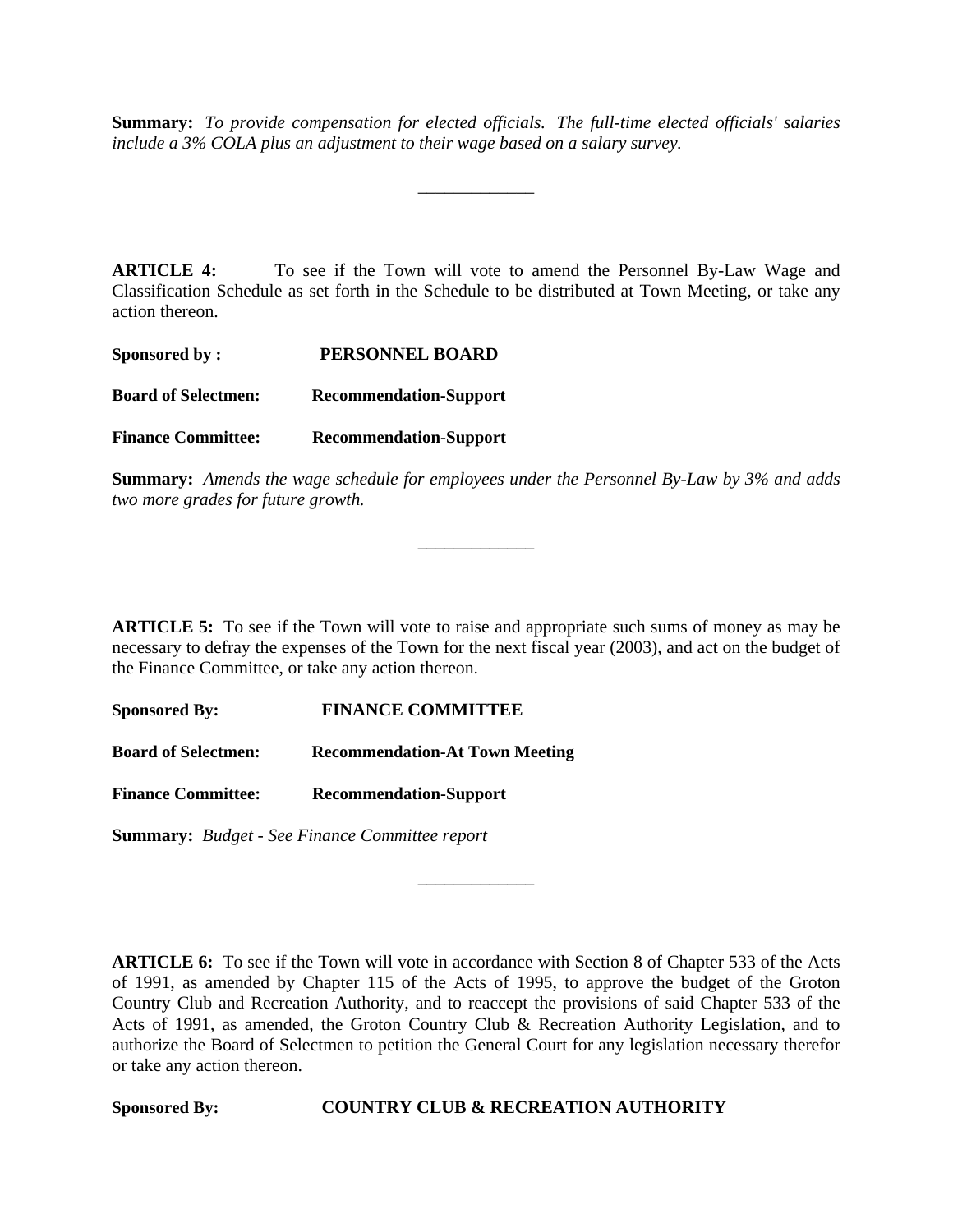**Board of Selectmen: Recommendation-Support**

**Finance Committee: Recommendation-Support**

**Summary:** *The legislation creating the Country Club and Recreation Authority requires that the Authority present its annual budget to the Town for approval. It also requires that the Town reaccept the provisions of the Authority legislation every three years. Please refer to handout at Town Meeting for budget figures.*

\_\_\_\_\_\_\_\_\_\_\_\_\_

**ARTICLE 7:** To see if the Town will vote to transfer the sum of money from the Sewer Enterprise Fund Surplus to the fiscal year 2003 Enterprise Department Budget, or take any action thereon.

**Sponsored By: SEWER COMMISSION Board of Selectmen: Recommendation-Support Finance Committee: Recommendation-To be withdrawn as it will be done within the budget.**

**Summary:** \$77,913 -*This transfer from Sewer Surplus to the budget will reduce the proposed increase in rates for FY 2003.*

\_\_\_\_\_\_\_\_\_\_\_\_\_

**ARTICLE 8:** To see if the Town will vote to raise and appropriate, transfer from available funds or borrow a sum of money to be added to the sum already on deposit in the Conservation Fund, or take any action thereon.

**Sponsored By: CONSERVATION COMMISSION**

**Board of Selectmen: Recommendation-Support**

**Finance Committee: Recommendation-Support \$200,000**

**Summary:** *The Conservation Fund is used to purchase land, Agricultural Preservation Restrictions and to maintain property managed by the Commission*. *The Commission originally was asking for \$300,000 this year, but has agreed with the finance committee to support \$200,000.*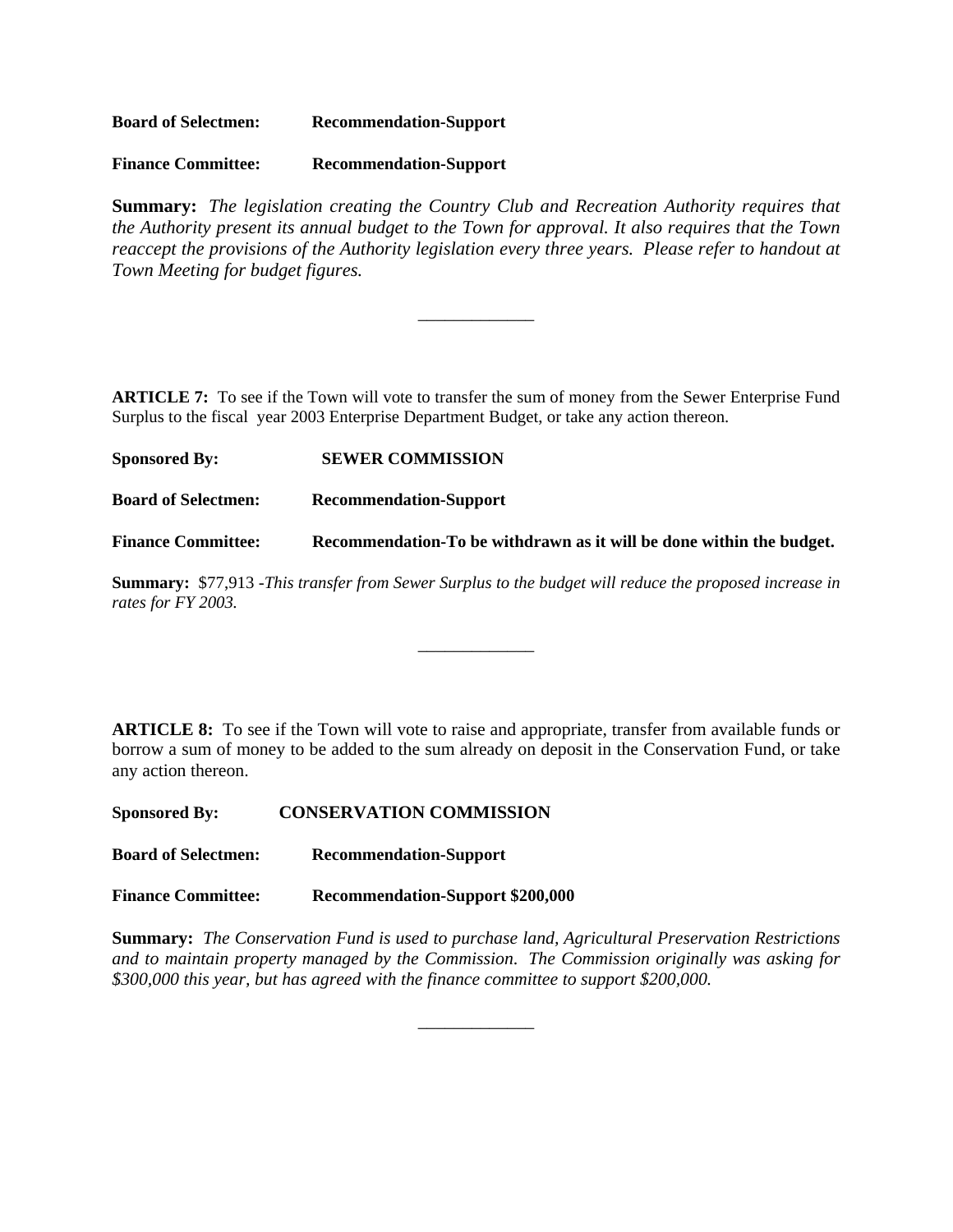**ARTICLE 9:** To see if the Town will vote to raise and appropriate, transfer from available funds, or borrow a sum of money for the purpose of implementing Statement 34 as proposed by the Governmental Accounting Standards Board (GASB), or take any action thereon.

Sponsored By: TOWN ACCOUNTANT **Board of Selectmen: Recommendation-Support Finance Committee: Recommendation-Support**

**Summary:** *\$10,000 - To complete the implementation of GASB 34 which requires Towns to account for their fixed assets. Implementation must be completed by fiscal year 2003*.

\_\_\_\_\_\_\_\_\_\_\_\_\_

**ARTICLE 10:** To see if the Town will vote to raise and appropriate, transfer from available funds or borrow a sum of money to demolish the house located at 538 Pepperell Rd.(Norris property), shown on the old Assessors' Map H as Parcel 12 and on the new Assessors' Map 213 as parcel 60, or take any action thereon.

| <b>Sponsored By:</b>       | <b>BOARD OF SELECTMEN</b>                     |
|----------------------------|-----------------------------------------------|
| <b>Board of Selectmen:</b> | <b>Recommendation-Postpone Indefinitely</b>   |
| <b>Finance Committee:</b>  | <b>Recommendation-Not Support</b>             |
| <b>Capital Planning:</b>   | <b>Recommendation-2 Support 2 Not Support</b> |

**Summary:** *\$13,500 - This article would allow the Selectmen to demolish the A frame house, which is located on the Norris property on Throne Hill. The property is located off Pepperell Road. about a half mile on a dirt road. The house is uninhabitable and would require substantial improvement to bring it up to code. A vacant house this far off in the woods is a liability to the Town.*

\_\_\_\_\_\_\_\_\_\_\_\_\_

**ARTICLE 11:** To see if the Town will vote to raise and appropriate, transfer from available funds or borrow a sum of money to help fund celebrations for the  $350<sup>th</sup>$  anniversary of the founding of the Town, or take any action thereon.

| <b>Sponsored By:</b>       | 350 <sup>TH</sup> ANNIVERSARY COMMITTEE |
|----------------------------|-----------------------------------------|
| <b>Board of Selectmen:</b> | <b>Recommendation-Support \$10,000</b>  |
| <b>Finance Committee:</b>  | <b>Recommendation-Support \$10,000</b>  |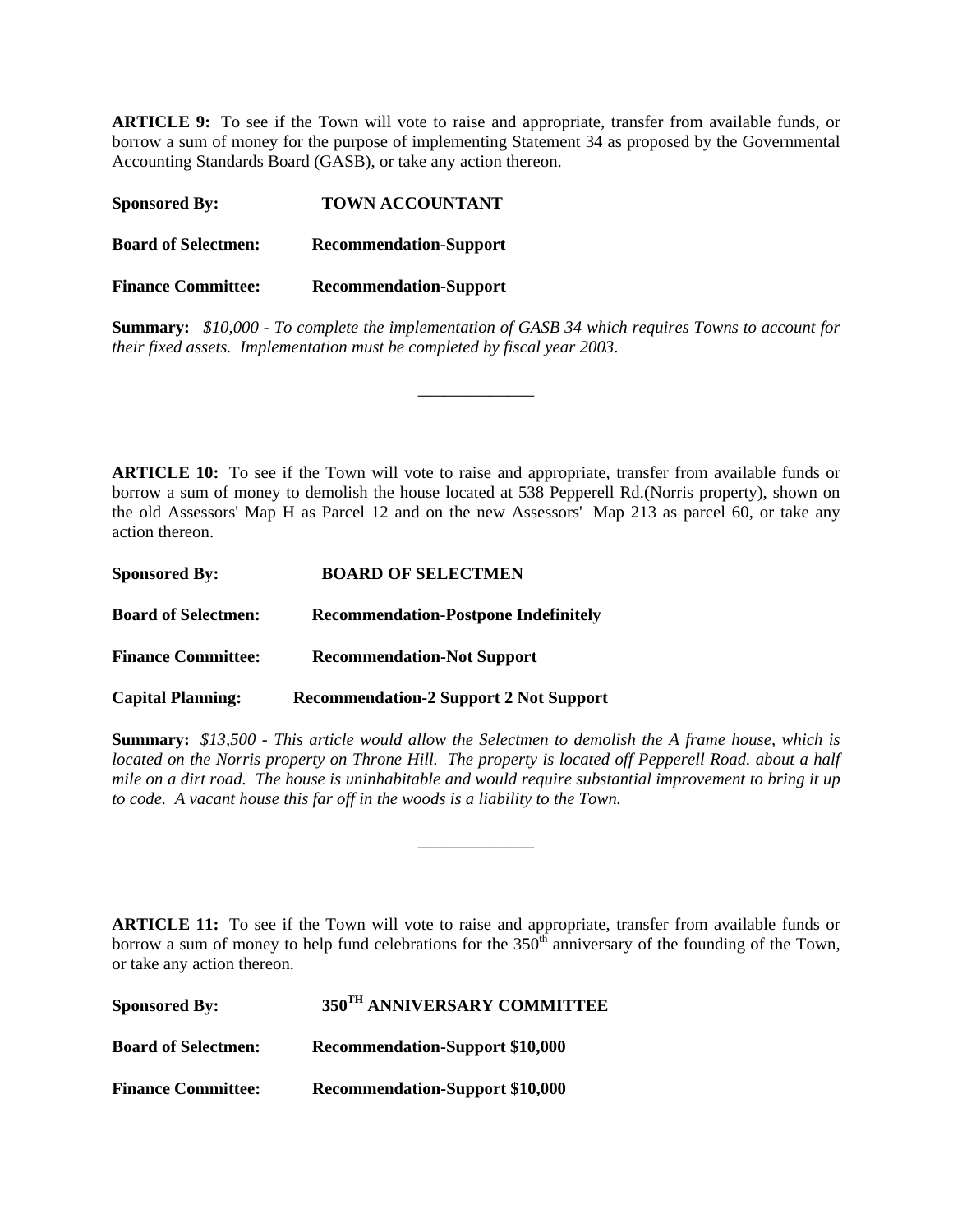**Summary:** *\$20,000 - This is the second year of appropriating seed money towards the 350th Anniversary. It is anticipated that \$30,000 will be requested for FY04 and FY05. The Committee will be conducting fundraising in hope of obtaining \$150,000 additional funding for the celebration.*

\_\_\_\_\_\_\_\_\_\_\_\_\_

**ARTICLE 12:** To see if the Town will vote to raise and appropriate, transfer from available funds or borrow a sum of money for the purpose of repairing the existing recycling shed at the Transfer Station, or take any action thereon.

| <b>Sponsored By:</b>       | <b>BOARD OF HEALTH</b>                        |
|----------------------------|-----------------------------------------------|
| <b>Board of Selectmen:</b> | <b>Recommendation-2 Support 1 Not Support</b> |
| <b>Finance Committee:</b>  | <b>Recommendation-Not Support</b>             |
| <b>Capital Planning:</b>   | <b>Recommendation-Not Support</b>             |
|                            |                                               |

**Summary:** *\$15,000 - To make repairs to the existing recycling shed.*

**ARTICLE 13:** To see if the Town will vote to raise and appropriate, transfer from available funds or borrow a sum of money to purchase a wing plow for the highway department, or take any action thereon.

\_\_\_\_\_\_\_\_\_\_\_\_\_

**Sponsored By: HIGHWAY SURVEYOR Board of Selectmen: Recommendation-Support Finance Committee: Recommendation-Support**

**Capital Planning: Recommendation-Support**

**Summary:** *\$16,000 -This piece of equipment, which we have installed on two of our other trucks has been working very well. The time it takes to plow our roads is cut down considerably with use of a wing plow as we only have to make one pass up and down a road instead of two passes. Getting the job done faster means less overtime and faster cleaning of the streets for public safety.*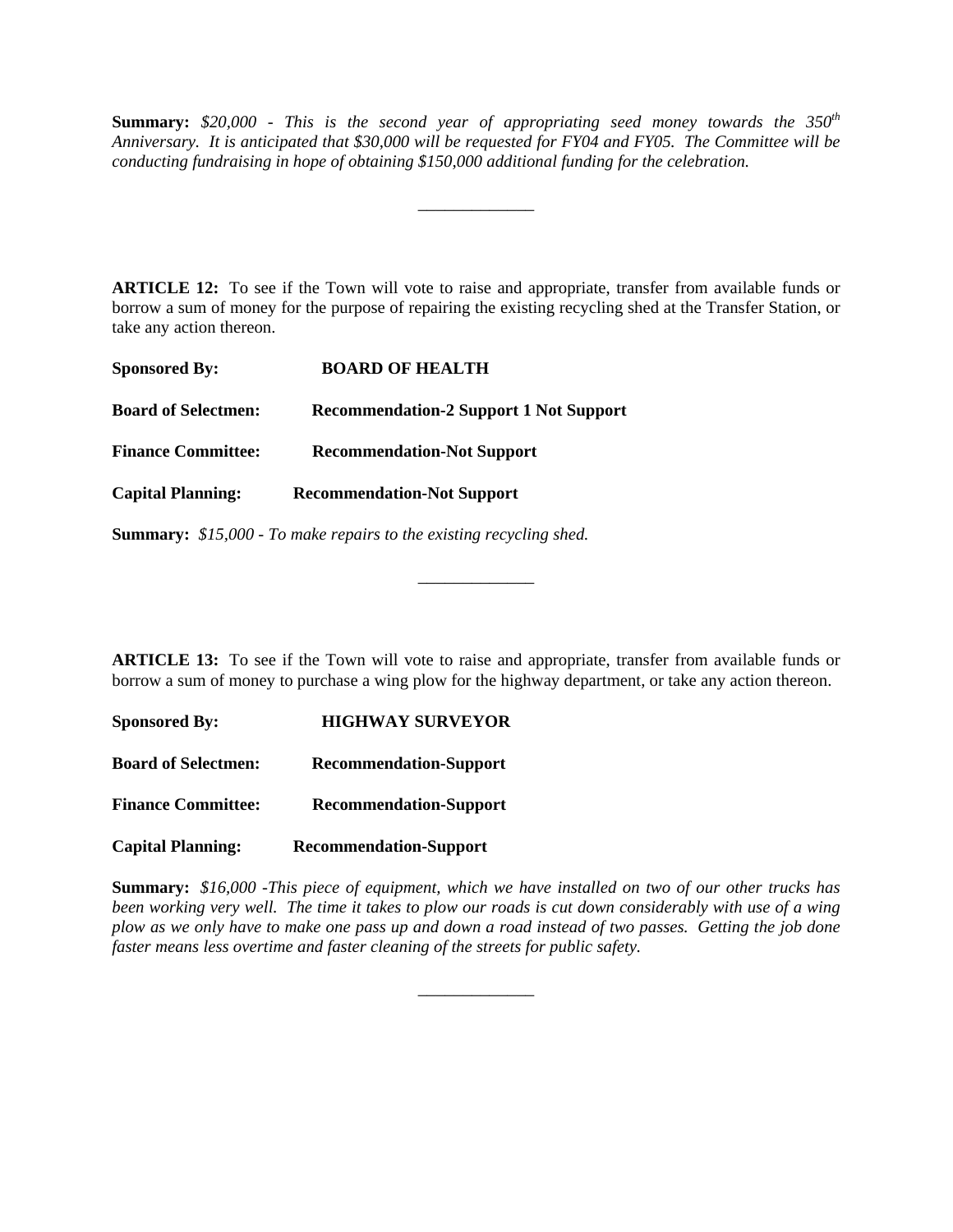**ARTICLE 14:** To see if the Town will vote to raise and appropriate, transfer from available funds or borrow a sum of money to purchase a pickup truck for the Highway Department, or take any action thereon.

| <b>Sponsored By:</b>       | <b>HIGHWAY SURVEYOR</b>       |
|----------------------------|-------------------------------|
| <b>Board of Selectmen:</b> | <b>Recommendation-Support</b> |
| <b>Finance Committee:</b>  | <b>Recommendation-Support</b> |
| <b>Capital Planning:</b>   | <b>Recommendation-Support</b> |

**Summary:** *\$25,000 - This is a scheduled replacement of a 1989 pickup truck with over 130,000 miles, which is used daily to perform various jobs. Although the 1989 truck is still in working order and will retain some trade in value, there is major work that it will need if we keep it. The operating life of this new vehicle would be a minimum of eight years.* 

\_\_\_\_\_\_\_\_\_\_\_\_\_

**ARTICLE 15:** To see if the Town will vote to raise and appropriate, transfer from available funds or borrow a sum of money to purchase a Front End Loader for the Highway Department, or take any action thereon.

| <b>Sponsored By:</b>       | <b>HIGHWAY SURVEYOR</b>           |
|----------------------------|-----------------------------------|
| <b>Board of Selectmen:</b> | <b>Recommendation-Not Support</b> |
| <b>Finance Committee:</b>  | <b>Recommendation-Not Support</b> |
| <b>Capital Planning:</b>   | <b>Recommendation-Not Support</b> |

**Summary:** *\$120,000 - This will replace a 1985 machine. The loader is used almost daily to perform various jobs from culvert installation and repair to plowing snow and loading trucks. Although the 1985 loader is still in working order and will retain some trade in value, there is major work that it will need if we keep it. It is not cost effective to rebuild this machine like we did to our other loader a couple of years ago. The operating life of this new loader would be a minimum of 10 years.*

\_\_\_\_\_\_\_\_\_\_\_\_\_

**ARTICLE 16:** To see if the Town will vote to raise and appropriate, transfer from available funds or borrow a sum of money for the engineering of underground utilities on Main Street, or take any action thereon.

**Sponsored By: HIGHWAY SURVEYOR**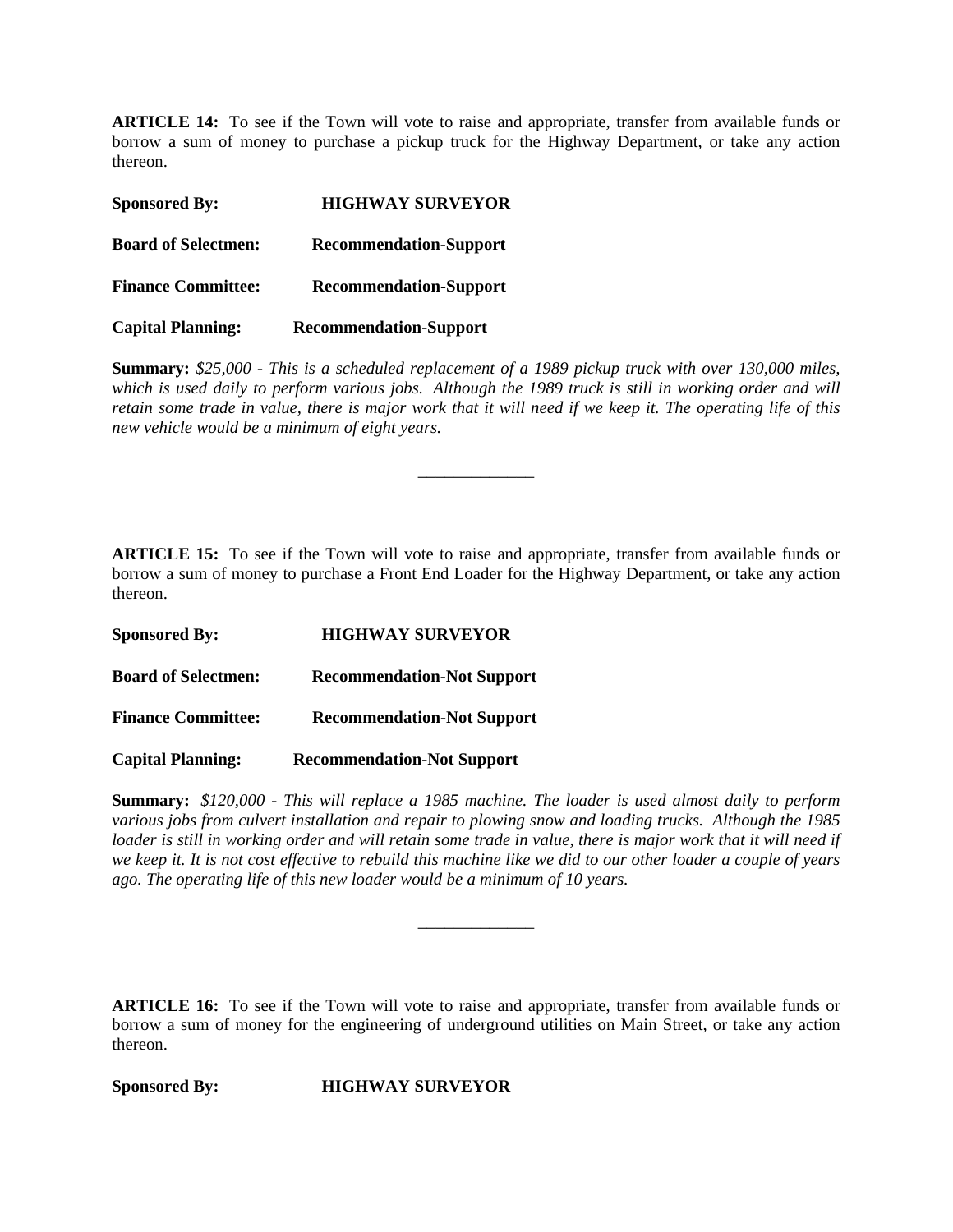| <b>Board of Selectmen:</b> | Recommendation-2 support, 1 support at a reduced amount |
|----------------------------|---------------------------------------------------------|
| <b>Finance Committee:</b>  | <b>Recommendation-Not Support</b>                       |
| <b>Capital Planning:</b>   | <b>Recommendation-Not Support</b>                       |

**Summary:** *\$50,000 - This is for the first part of the effort to get the overhead wires on Main Street underground. Other revenue sources may be available to offset this and some future costs, but without a plan and some engineering we will not be able to go for additional funding.*

\_\_\_\_\_\_\_\_\_\_\_\_\_

**ARTICLE 17:** To see if the Town will vote to raise and appropriate, transfer from available funds or borrow a sum of money to purchase and equip a new Rescue Truck for Groton EMS, or take any action thereon.

| <b>Sponsored By:</b>       | <b>EMERGENCY MEDICAL SERVICES</b> |
|----------------------------|-----------------------------------|
| <b>Board of Selectmen:</b> | <b>Recommendation-Support</b>     |
| <b>Finance Committee:</b>  | <b>Recommendation-Support</b>     |
| <b>Capital Planning:</b>   | <b>Recommendation-Support</b>     |

**Summary:** *\$185,000 - This is submitted in accordance with the Capital Plan and will replace the 1975 rescue truck.*

\_\_\_\_\_\_\_\_\_\_\_\_\_

**ARTICLE 18:** To see if the Town will vote to raise and appropriate, transfer from available funds or borrow a sum of money to add to the amount appropriated under the vote at the May 1, 2000 Adjourned Session of the April 24, 2000 Annual Town Meeting under Article 12 as amended, to purchase or acquire by eminent domain the property located on Route 225 adjacent to the West Groton Mill and shown on Assessor's Map 101 as Parcel 13, currently owned by Groton Land Holdings, or take any action thereon.

| <b>Sponsored By:</b> | <b>BOARD OF SELECTMEN</b> |
|----------------------|---------------------------|
|                      |                           |

**Board of Selectmen: Recommendation-Postpone Indefinitely** 

**Finance Committee: Recommendation-No Position**

**Summary:** *This article will be indefinitely postponed, as we have received a gift to complete the purchase of the property across from Sherwin's store in West Groton, which we plan to convert to a park.*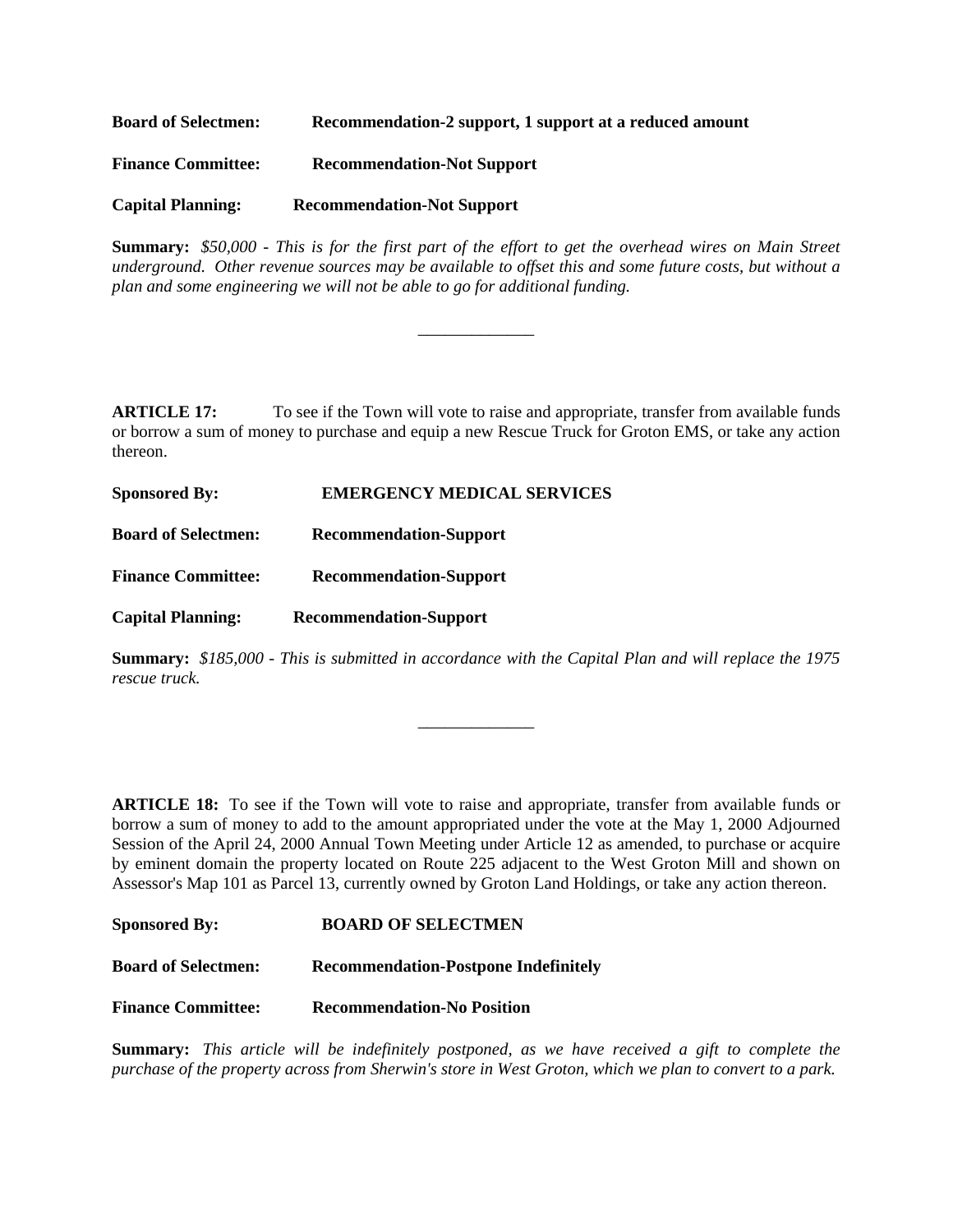**ARTICLE 19:** To see if the Town will vote to appropriate the sum of \$6,000,000 (six million dollars) to be expended on behalf of the Water Department, for the purpose of making improvements to the existing water system infrastructure, including provision for iron and manganese treatment, construction of a new water storage tank and replacement of existing water mains; to determine whether this appropriation shall be raised by borrowing from the Massachusetts Water Pollution Abatement Trust or otherwise; and to authorize the Board of Selectmen and/or the Board of Water Commissioners to apply for loans and grants for said project and to execute all documents and take all actions necessary to carry out the project, or take any action thereon.

\_\_\_\_\_\_\_\_\_\_\_\_\_

| <b>Sponsored By:</b>       | <b>WATER DEPARTMENT</b>                        |
|----------------------------|------------------------------------------------|
| <b>Board of Selectmen:</b> | <b>Recommendation-Support</b>                  |
| <b>Finance Committee:</b>  | <b>Recommendation-Support</b>                  |
| <b>Capital Planning:</b>   | <b>Recommendation-2 Not Support, 2 Abstain</b> |

**Summary:** *The proposed borrowing authorization for \$6,000,000 will be for making capital improvements to the existing water infrastructure. These improvements are for an iron and manganese removal facility, the construction of a new concrete water storage tank and for the replacement and looping of water mains in the distribution system. This low interest loan program is provided through the State Revolving Loan Program administered by the Water Pollution Abatement Trust at a 2% interest rate for 20 years. The borrowing authorization shall be repaid exclusively by the customers of the Water Department.* 

\_\_\_\_\_\_\_\_\_\_\_\_\_

**ARTICLE 20:** To see if the Town will vote to raise and appropriate or transfer from available funds and/or transfer from the retained earnings account of the Water Enterprise Fund the sum of \$500,000 for engineering design and construction management services in connection with the performance of capital improvements to the existing water system infrastructure or take any action thereon.

| <b>Sponsored By:</b>       | <b>WATER DEPARTMENT</b>                    |  |
|----------------------------|--------------------------------------------|--|
| <b>Board of Selectmen:</b> | <b>Recommendation-Support</b>              |  |
| <b>Finance Committee:</b>  | <b>Recommendation-Support</b>              |  |
| <b>Capital Planning:</b>   | <b>Recommendation-3 Support, 1 Abstain</b> |  |

**Summary:** *\$500,000 - The proposed expenditure from the Water Department's Enterprise Fund is for engineering design services and construction management related to the Capital Improvements Program as identified in the previous article.*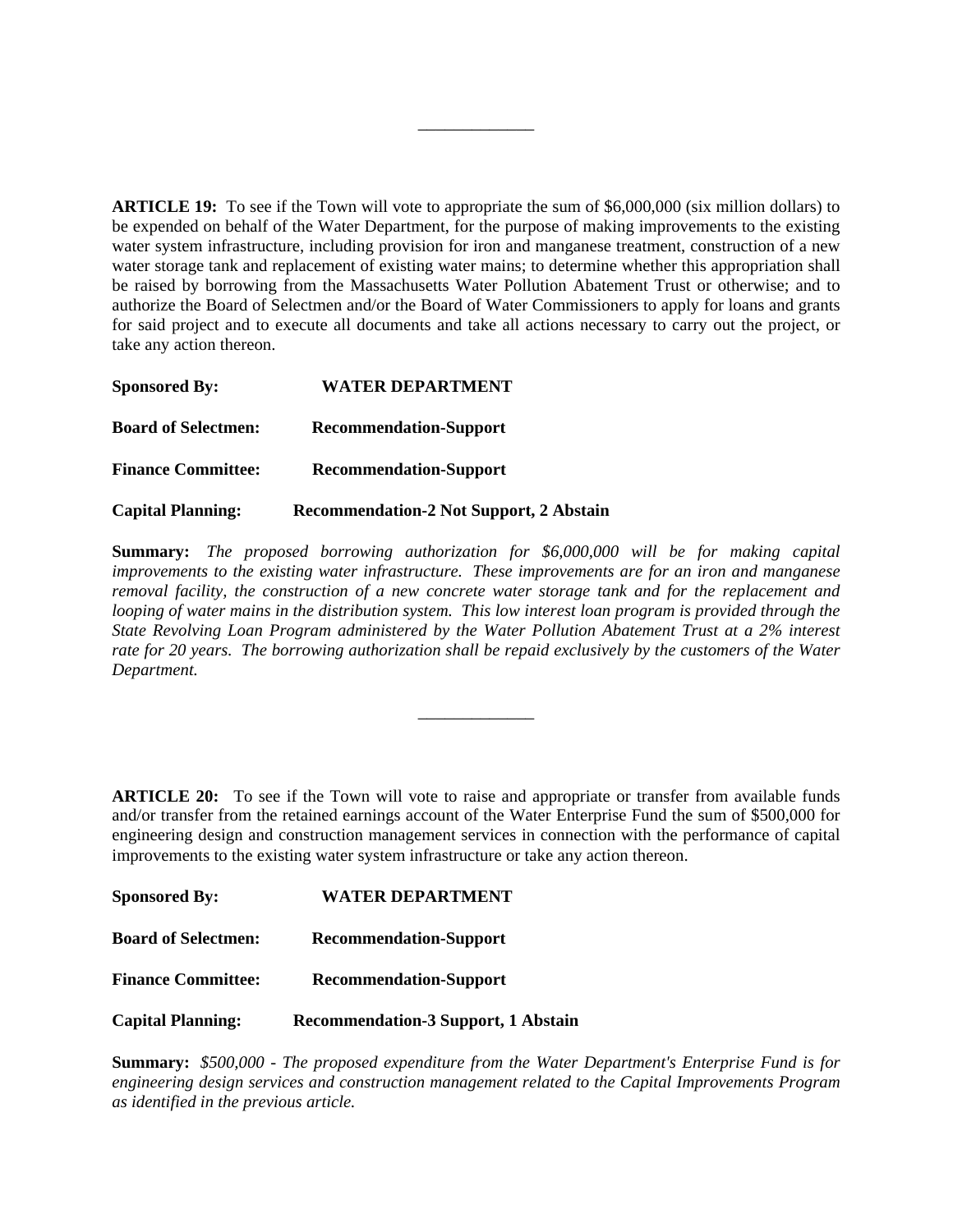**ARTICLE 21:** To see if the Town will vote to raise and appropriate, transfer from available funds or borrow a sum of money for the purpose of remodeling, expanding, making extraordinary repairs to, equipping, and furnishing the Lost Lake Fire Station including the design thereof; and authorize the Board of Selectmen to contract for and in the name of the Town for such purpose and to do all things necessary for the accomplishment of the foregoing purpose, including the expenditure of all appropriate funds and any funds received from the Commonwealth of Massachusetts or other sources for such construction; and that to meet such appropriation the Town Treasurer, with the approval of the Board of Selectmen, be authorized to borrow a sum of money under and pursuant to Chapter 44, Section 7, of the General Laws as amended and supplemented, or any other enabling authority, and to issue bonds or notes therefor; provided that the amount authorized to be borrowed hereunder shall be reduced by the amount of any grants received before the sale of such bonds or notes; and provided further, that any appropriation hereunder shall be contingent upon the vote of the Town at a Town Election to exempt from the provisions of Proposition 2 1/2, so called, the amount required to pay for the bonds issued to meet said appropriation, or take any action thereon.

\_\_\_\_\_\_\_\_\_\_\_\_\_

| <b>Sponsored By:</b>       | <b>FIRE CHIEF</b>                                         |
|----------------------------|-----------------------------------------------------------|
| <b>Board of Selectmen:</b> | <b>Recommendation-At Town Meeting</b>                     |
| <b>Finance Committee:</b>  | Recommendation-Not Support-Not enough information on cost |
| <b>Capital Planning:</b>   | <b>Recommendation-Not Support</b>                         |

**Summary:** *This is for a 4000 sq. ft. addition to the Lost Lake Fire Station which will add two new truck bays, a bathroom and a training/meeting room.* 

\_\_\_\_\_\_\_\_\_\_\_\_\_

**ARTICLE 22:** To see if the Town will vote to raise and appropriate, transfer from available funds or borrow a sum of money to replace rotted trim and cover with metal coil sheeting and extend roof edging on the Public Safety Building, or take any action thereon.

| <b>Sponsored By:</b>       | <b>BOARD OF SELECTMEN</b>                         |
|----------------------------|---------------------------------------------------|
| <b>Board of Selectmen:</b> | <b>Recommendation-Support</b>                     |
| <b>Finance Committee:</b>  | <b>Recommendation-Support</b>                     |
| <b>Capital Planning:</b>   | Recommendation-Not Support-would support \$20,000 |

**Summary:** *\$38,500 - The exterior wooden trim work on the Public Safety Building is rotting from*  excessive moisture on the wood. It has been found that the wood trim work had never received a primer *coat of paint and the roof drip edge is not extended enough to serve its purpose. The location of the*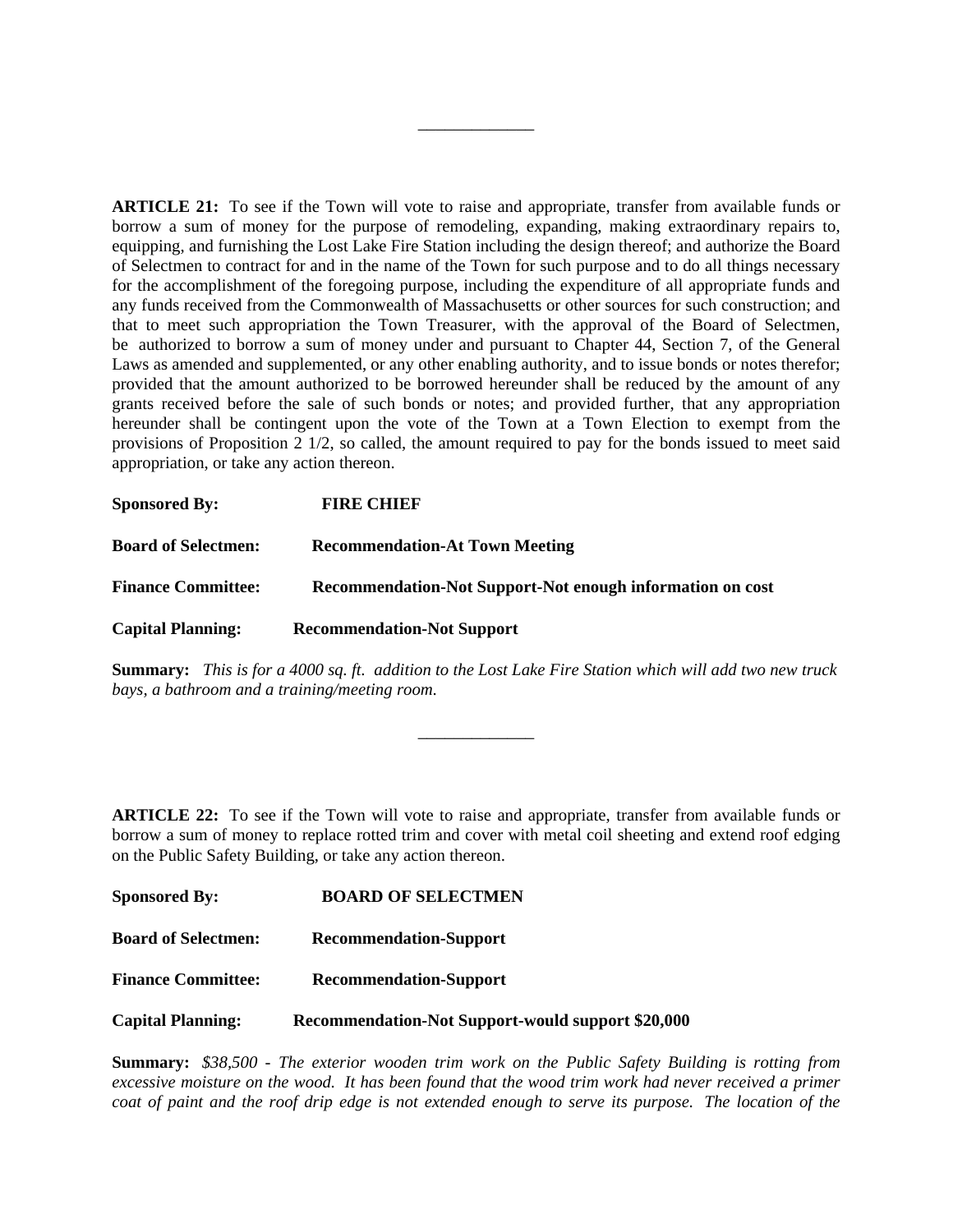*building has not been conducive for good natural drying of the wood's exterior. The window framing is beginning to show the effects of this moisture in the trim work. To solve the problem and maintain the integrity of the building's exterior, the roof drip edge needs to be extended and all rotted exterior trim work replaced and the entire exterior trim and related soffits and moldings clad in metal coil sheeting that will be maintenance free.*

**ARTICLE 23:** To see if the Town will vote to raise and appropriate, transfer from available funds or borrow a sum of money to re-shingle the Squannacook Hall roof, or take any action thereon.

| <b>Sponsored By:</b>       | <b>BOARD OF SELECTMEN</b>                     |  |
|----------------------------|-----------------------------------------------|--|
| <b>Board of Selectmen:</b> | <b>Recommendation-Support</b>                 |  |
| <b>Finance Committee:</b>  | <b>Recommendation-Support</b>                 |  |
| <b>Capital Planning:</b>   | <b>Recommendation-3 Not Support 1 Support</b> |  |

**Summary:** *\$18,000 - The roofing shingles at Squannacook Hall are at the end of their life (20 plus years) and are breaking off with whole tabs missing. There are two layers of shingles on the roof, which need to be removed before new ones are installed. The proposal is to install 25-year grade shingles.*

\_\_\_\_\_\_\_\_\_\_\_\_\_

**ARTICLE 24:** To see if the Town will vote to raise and appropriate, transfer from available funds or borrow a sum of money to replace the basement interior bulkhead door and caulk and seal the basement wall in the Town Hall, or take any action thereon.

**Sponsored By: BOARD OF SELECTMEN Board of Selectmen: Recommendation-Support Finance Committee: Recommendation-Support**

**Capital Planning: Recommendation-Support**

**Summary:** *\$16,000 - The north side basement wall of the Town Hall needs to be sealed to keep rain water from washing dirt and silt out from between the stones in the foundation wall. Additionally, a new interior sliding bulkhead door needs to be constructed and sealed to the foundation to stop further infiltration of rainwater into the basement.*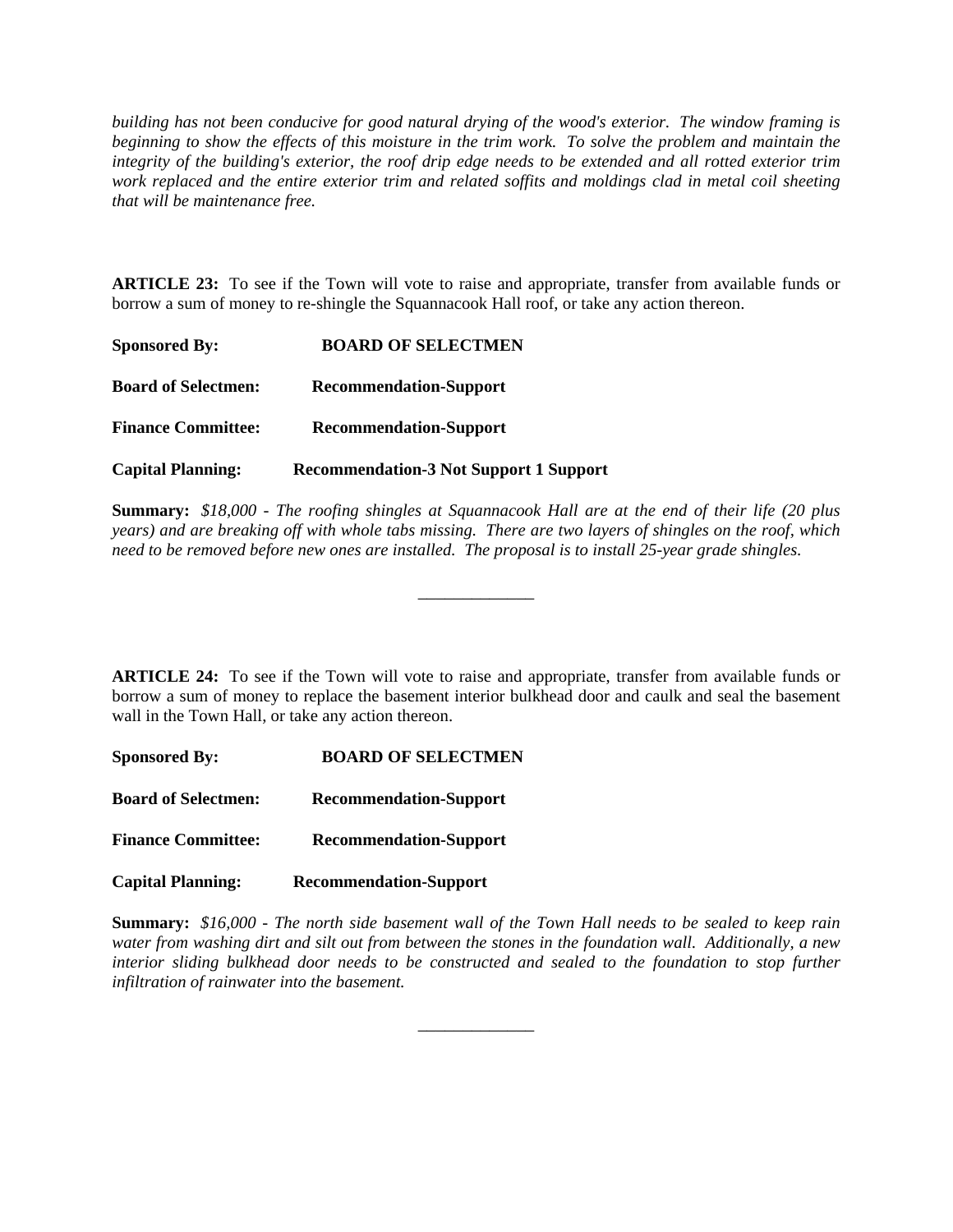**ARTICLE 25:** To see if the Town will vote to raise and appropriate, transfer from available funds or borrow a sum of money to refurbish the windows and window frames at the Legion Hall, or take any action thereon.

| <b>Sponsored By:</b>       | <b>BOARD OF SELECTMEN</b>         |  |
|----------------------------|-----------------------------------|--|
| <b>Board of Selectmen:</b> | <b>Recommendation-Support</b>     |  |
| <b>Finance Committee:</b>  | <b>Recommendation-Not Support</b> |  |
| <b>Capital Planning:</b>   | <b>Recommendation-Not Support</b> |  |

**Summary:** *\$20,000 - The Legion Hall windows and window trim work are in need of refurbishing. The windows and frames are starting to deteriorate; some sashes and storm windows need to be replaced; some frames need to be resealed to the brickwork; scraping chipped paint (lead abatement involved); and repainting exterior windows and frames will all be completed to maintain and preserve the historical appearance and value of the building.* 

\_\_\_\_\_\_\_\_\_\_\_\_\_

**ARTICLE 26:** To see if the Town will vote to raise and appropriate, transfer from available funds or borrow a sum of money to the Police Detail Revolving Account, or take any action thereon.

**Sponsored By: POLICE CHIEF**

**Board of Selectmen: Recommendation-Support/ Finance Committee Recommendation: Support**

**Summary:** *\$6,000 -This is to allow us to expedite payment of police officer off duty detail. There is a lag between billing time and time of receipt of payment from other municipalities and private contractors.* 

\_\_\_\_\_\_\_\_\_\_\_\_\_

**ARTICLE 27:** To see if the Town will vote to make the offices of Treasurer and Collector appointed offices, to be filled by appointment of the Board of Selectmen, in accordance with General Laws Chapter 41, Section 1B, and to combine said offices into one office of Treasurer/Collector pursuant to Section 1 of Chapter 41, or take any action thereon.

| <b>Sponsored By:</b>                          | <b>BOARD OF SELECTMEN</b>                               |  |
|-----------------------------------------------|---------------------------------------------------------|--|
| <b>Board of Selectmen:</b><br><b>Position</b> | Recommendation-Support/Finance Comm. Recommendation: No |  |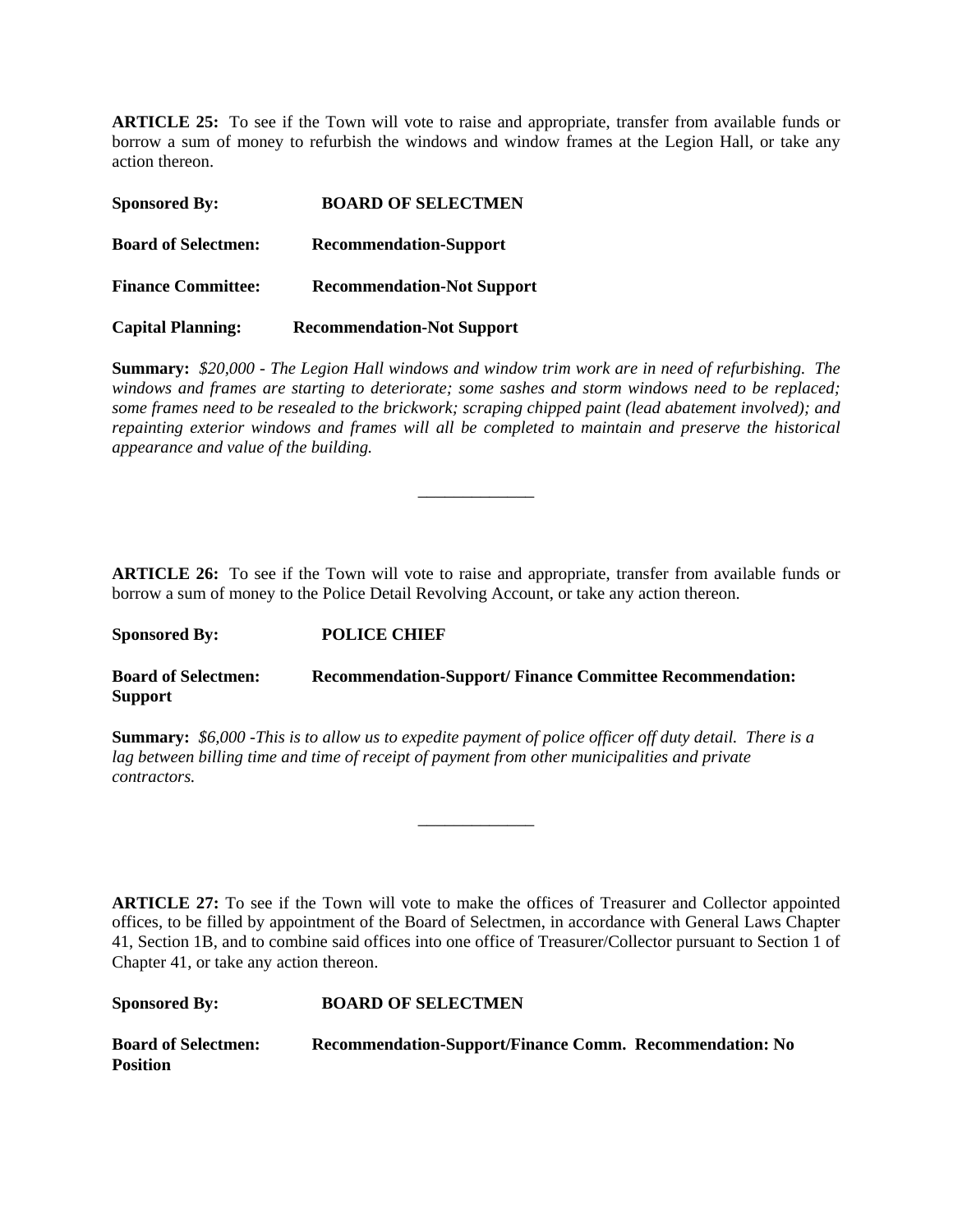**Summary:** *The Town currently elects both a Treasurer and Collector. Section 1 of MGL c.41 authorizes a town to vote to have its Treasurer act as its Collector as well. Section 1B of Chapter 41 authorizes a*  town to change an office elected under Section 1 from an elected position to an appointed *position. Conversion to an appointed position requires both a vote of Town Meeting and acceptance of the change by vote at the Annual Town Election. If the position to be changed is not up for election at the same election as which acceptance of the change is approved, as is the case here, and incumbent in an elected office at the time of the voters approved conversion of the office to an appointed position is entitled to hold office until the expiration of the term for which he was elected or until he otherwise vacates the office.* 

\_\_\_\_\_\_\_\_\_\_\_\_\_

**ARTICLE 28:** To see if the Town will vote to approve the amount of the \$8,300,000 debt authorized by vote of the Groton-Dunstable Regional School District on March 27, 2002 to supplement the \$7,700,000 debt approved under Article 3 of the warrant for the June 15, 1998 Special Town Meeting for reconstructing, remodeling or making extraordinary repairs to the then existing high school, now known as the Middle School North, subject to approval at an election of an exemption from the provisions of proposition two and one-half, so called, of the amounts required to pay for the Town's share of the bond issued by the Regional School District therefor, or take any action thereon.

| <b>Sponsored By:</b>       | <b>GROTON-DUNSTABLE REGIONAL SCHOOL DISTRICT</b>  |
|----------------------------|---------------------------------------------------|
| <b>Board of Selectmen:</b> | <b>Recommendation-2 Support 1 at Town Meeting</b> |
| <b>Finance Committee:</b>  | <b>Recommendation-Support</b>                     |
| <b>Capital Planning:</b>   | <b>Recommendation-3 Support 1 Abstain</b>         |

**Summary:** *\$2,109,030 - In June 1998, Groton voters approved \$7,700,000 for the cost of reconstructing, remodeling or making extraordinary repairs to adapt the current High School for use as a Middle School. Now 4 years later, because of increased costs, additional funds of \$8.3 million are needed to complete the project. Of this \$8.3M, \$2,109,030 would be the cost to the Town of Groton.*

\_\_\_\_\_\_\_\_\_\_\_\_\_

**ARTICLE 29:** To see if the Town will vote to accept the provisions of the Early Retirement Incentive Program, or take any action thereon.

| <b>Sponsored By:</b>       | <b>TREASURER</b>                      |  |
|----------------------------|---------------------------------------|--|
| <b>Board of Selectmen:</b> | <b>Recommendation-At Town Meeting</b> |  |
| <b>Finance Committee:</b>  | <b>Recommendation-Support</b>         |  |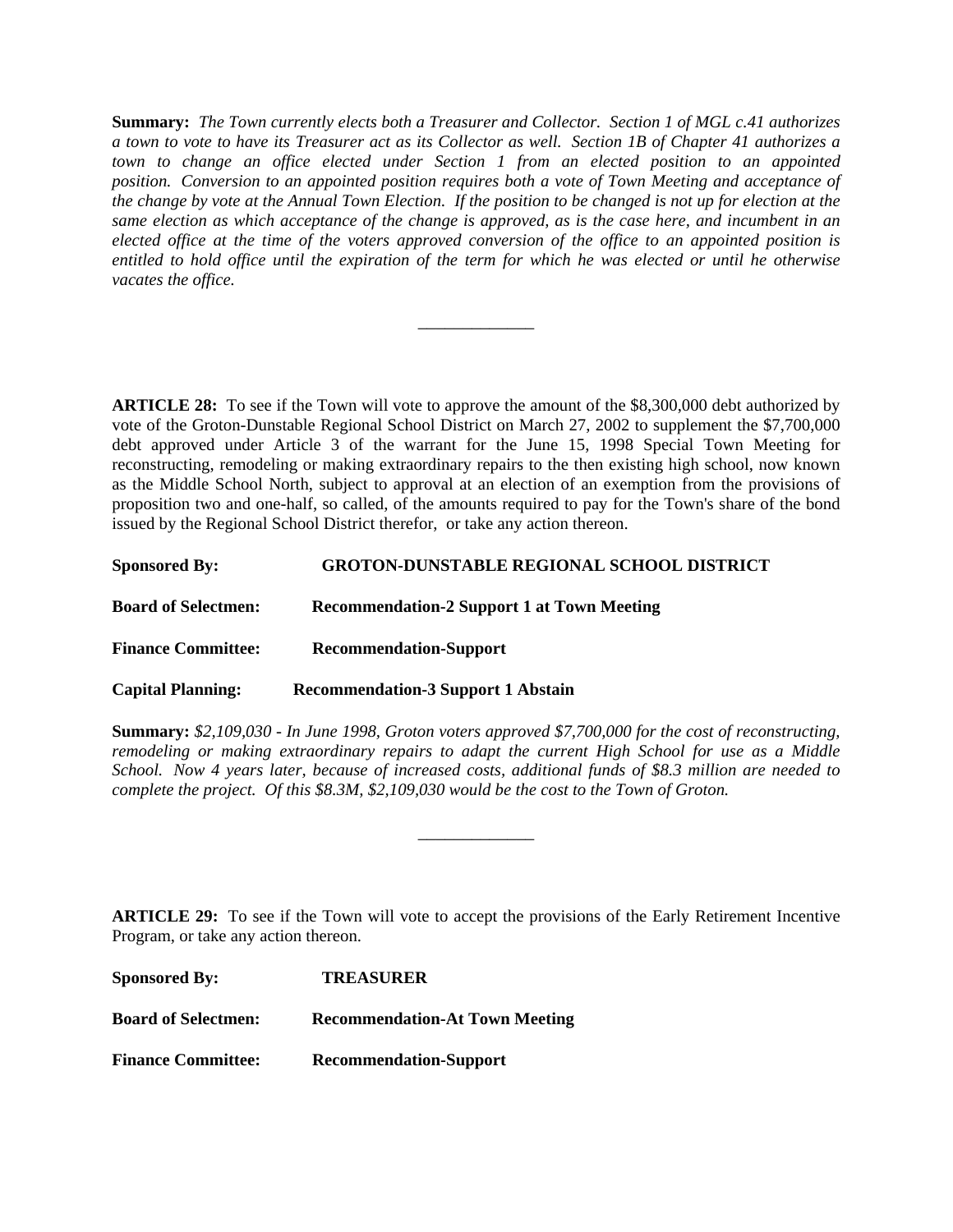**Summary:** *We are waiting to see if the Commonwealth approves the early retirement bill for communities. If it is approved by the legislature, up to 10 Town employees and 3 Groton Electric Light employees would be eligible to take advantage of this program. It would require approval by Town Meeting and the Board of Selectmen.*

\_\_\_\_\_\_\_\_\_\_\_\_\_

**ARTICLE 30:** To see if the Town will vote to raise and appropriate, transfer from available funds, or borrow a sum of money to fund vacation and/or sick leave for those employees taking early retirement, or take any action thereon.

| <b>Sponsored By:</b>       | <b>TREASURER</b>                      |  |
|----------------------------|---------------------------------------|--|
| <b>Board of Selectmen:</b> | <b>Recommendation-At Town Meeting</b> |  |
| <b>Finance Committee:</b>  | <b>Recommendation-Support</b>         |  |

**Summary:** *Approximately \$90,000 to pay for unused vacation and police sick leave buy-back for the 10 employees who intend to take early retirement.*

**ARTICLE 31:** To see if the Town will vote to amend the Wetlands Bylaw, designated as Chapter 215 in the Code of the Town of Groton, as follows:

\_\_\_\_\_\_\_\_\_\_\_\_\_

- a.) By adding to the fifth paragraph of Section 215.4, Application Fee, the following sentence: "The fee shall be deposited in a special account established pursuant to Chapter 64 of the Acts of 2001, from which the Commission may withdraw funds without further appropriation for use only for wetland protection activities."
- b.) By adding to the sixth paragraph of section 215.4, Consultant Fee, the following sentence: "The Commission may adopt regulations providing for the deposit of such funds in a special account established pursuant to Chapter 64 of the Acts of 2001, which provides for the administration of the consultant fee funds in the same manner as provided in G.L. c. 44 S53G."

or take any action thereon.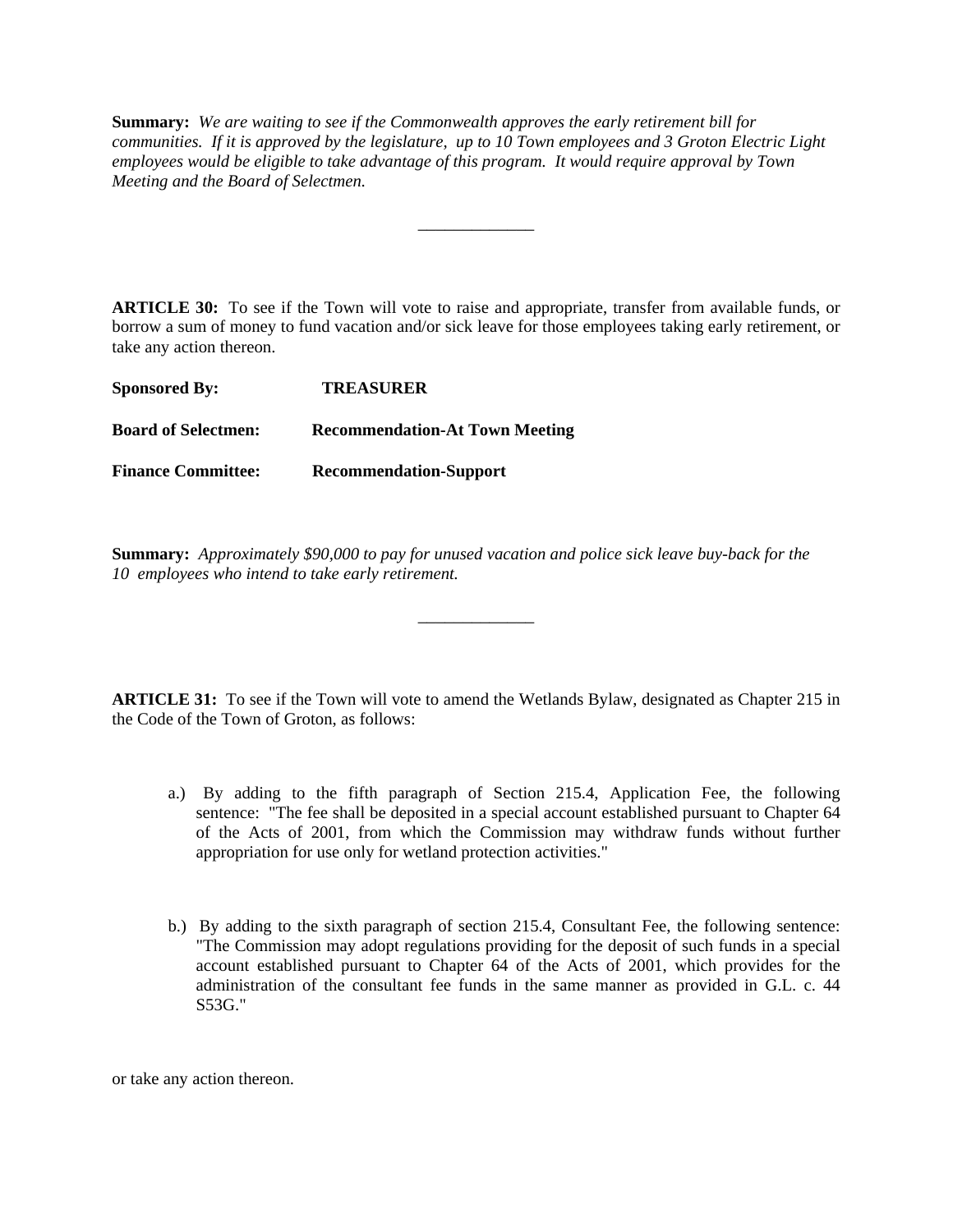#### **Sponsored By: CONSERVATION COMMISSION**

**Board of Selectmen: Recommendation-Support**

**Summary:** *This adds additional wording to the Wetlands Bylaw that would allow the Conservation Commission to collect fees for wetland protection activities. The Attorney General recommended that the bylaw be reworded in order to legally collect the fees.*

\_\_\_\_\_\_\_\_\_\_\_\_\_

**ARTICLE 32:** To see if the Town will vote to amend the Wetlands Bylaw, designated as Chapter 215 in the Code of the Town of Groton, as follows:

By adding to section 215.7, Presumptions, the following sentence as number 8 under sub-section (B), Order of Conditions: "8. Limited project as defined in the Wetlands Protection Act."

or take any action thereon.

**Sponsored By: CONSERVATION COMMISSION**

**Board of Selectmen: Recommendation-Support**

**Summary:** *This adds "limited projects" to the Wetlands Protection By-Law. This item was mistakenly left out of the article at the 2001 Annual Town Meeting.*

\_\_\_\_\_\_\_\_\_\_\_\_\_

**ARTICLE 33:** To see if the Town will vote to relocate and accept as a public way a portion of a way known as Orchard Lane as relocated and laid out by the Board of Selectmen and more fully shown as "Orchard Lane" on a plan entitled "Orchard Lane Layout Plan of Land in Groton Massachusetts", File No. 1508, prepared by Dillis and Mische of Ayer, Massachusetts, dated March 28,2002, prepared for the Town of Groton ("Plan"), a copy of which is on file in the Office of the Town Clerk and to discontinue the portion of Orchard Lane which lies outside of the relocated layout, and to authorize the Board of Selectmen to acquire by gift, purchase or eminent domain and to accept a deed to the Inhabitants of the Town of a fee Simple interest in Orchard Lane as relocated and associated easements upon such terms and conditions as it shall deem appropriate, for the purpose of a public way, and further to authorize the Board of Selectmen to release all right, title, and interest of the Town in the parcels of land described in the deeds, recorded with the Middlesex Registry of Deeds at Book 21351, Page 146, and book 31800 Page 316, upon such terms and conditions as the Board of Selectmen shall deem appropriate and further to raise and appropriate, transfer from available funds or borrow a sum of money for the purposes stated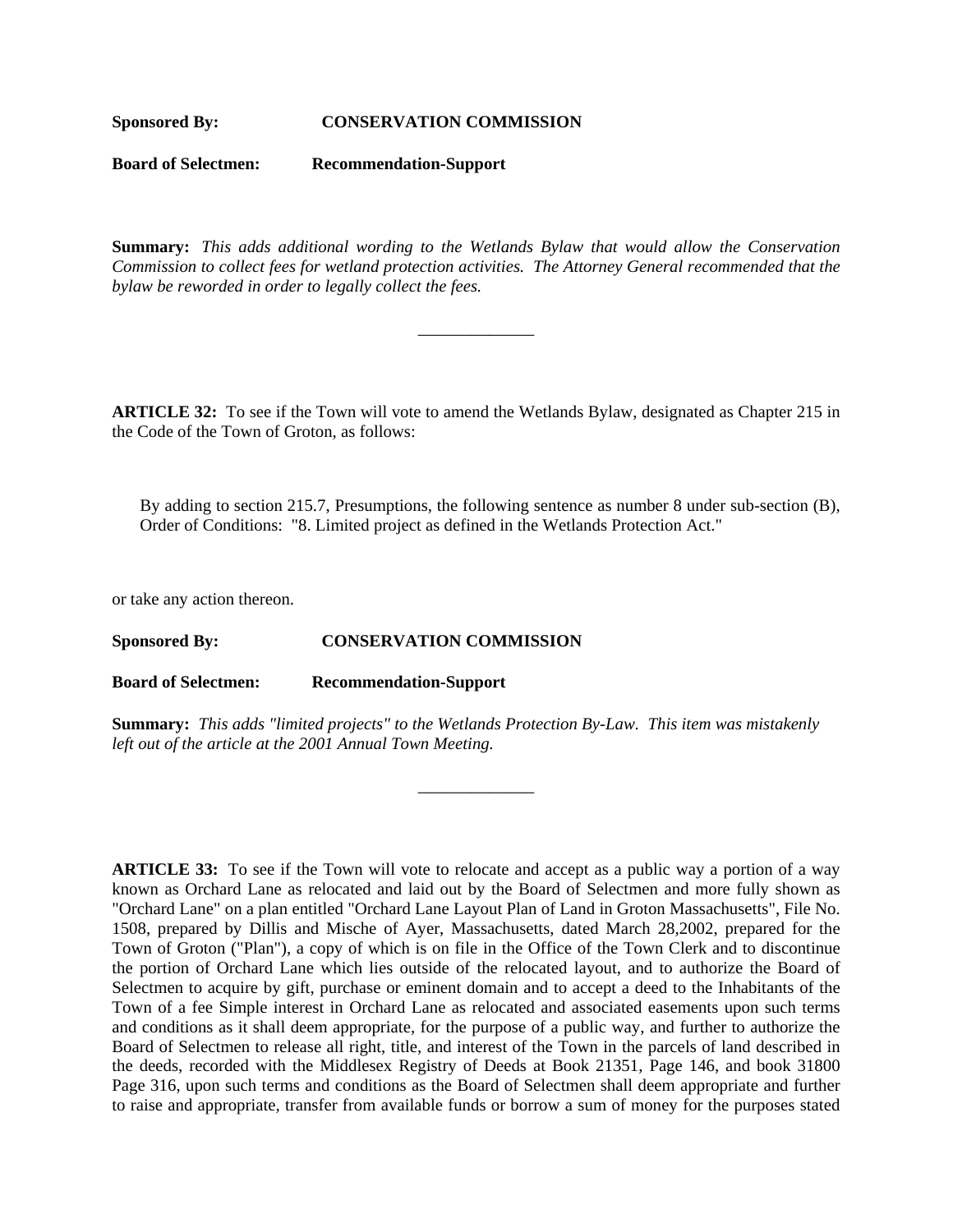above and for the construction and/or reconstruction of said relocated way and related work, said funds to be expended by the Board of Selectmen, or take any action thereon.

| <b>Sponsored By:</b>       | <b>BOARD OF SELECTMEN</b>     |  |  |
|----------------------------|-------------------------------|--|--|
| <b>Board of Selectmen:</b> | <b>Recommendation-Support</b> |  |  |
| <b>Finance Committee:</b>  | <b>Recommendation-Support</b> |  |  |
|                            |                               |  |  |

**Summary:** *This article proposes to relocate a portion of Orchard Lane between Mr. Degen and Mr. Miller's property and compensate Mr. Miller \$18,500 for this change to his property.* 

**ARTICLE 34:** To see if the Town will vote to raise and appropriate or transfer from available funds a sum of money for the Reserve Fund, or take any action thereon.

\_\_\_\_\_\_\_\_\_\_\_\_\_

| <b>Sponsored By:</b>       | <b>BOARD OF SELECTMEN</b>     |  |
|----------------------------|-------------------------------|--|
| <b>Board of Selectmen:</b> | <b>Recommendation-Support</b> |  |
| <b>Finance Committee:</b>  | <b>Recommendation-Support</b> |  |

**Summary:** *\$75,000 for the Finance Committee Reserve Fund for unanticipated emergencies.*

**ARTICLE 35:** To see if the Town will vote to amend the code of the Town of Groton, Chapter 180, Article II. Opening of Town Ways, to amend §180-6, Violations and Penalties, so that it reads as follows:

\_\_\_\_\_\_\_\_\_\_\_\_\_

Any person or other entity violating the provisions of this article or regulations of the Board of Selectmen adopted hereunder shall be punished by a fine of not more than two times the permit fee for each offense Thereunder, or when enforced by noncriminal disposition pursuant to G.L.C.42, §21D, the fine for digging up or obstructing a way without the permit required by § 180-5 above, shall be as follows:

First and Subsequent Offenses \$300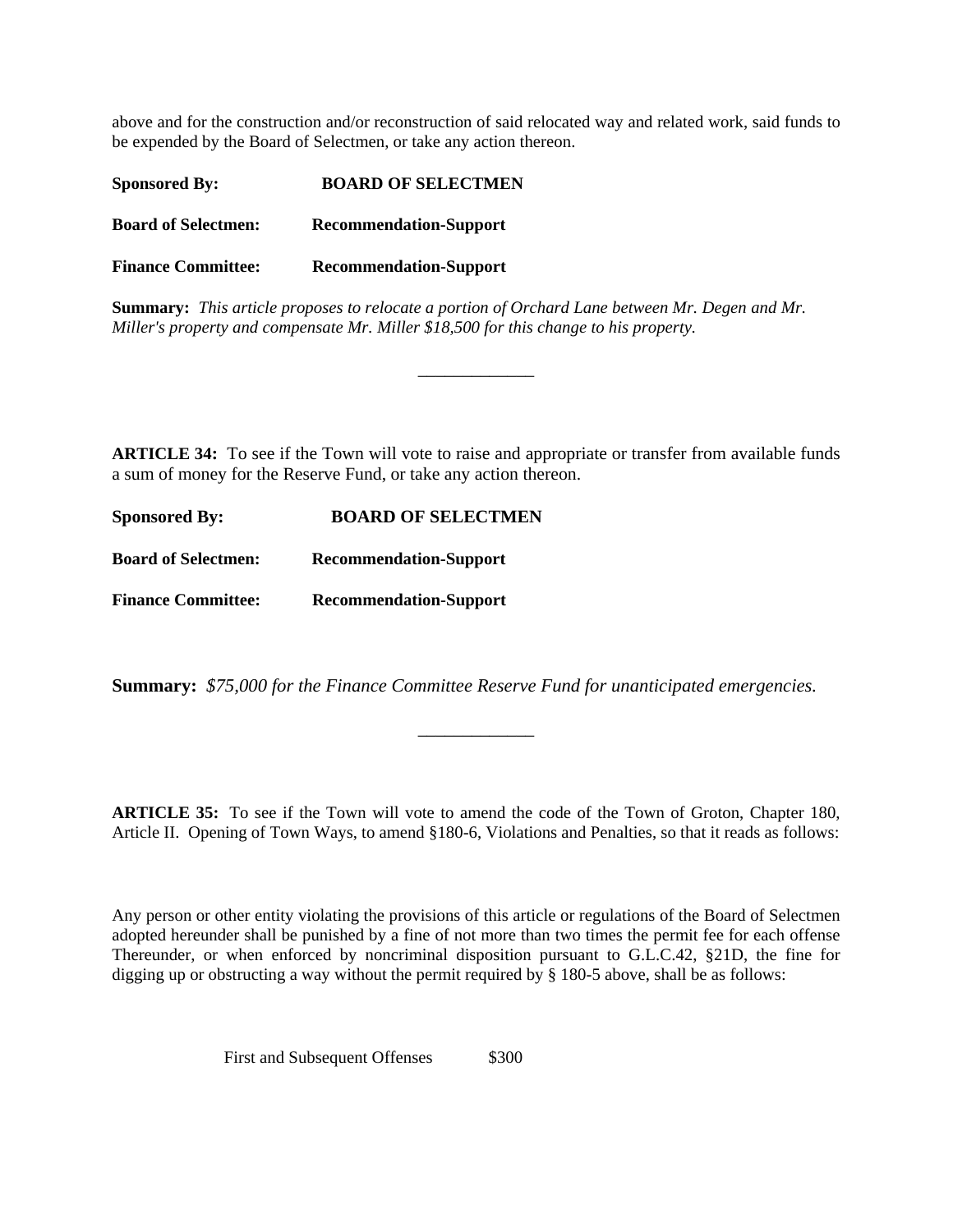With each day of violation constituting a separate offense.

Any person who, having obtained such permit, fails to comply with any condition thereof, shall be subject to the following fines:

| <b>First Offense:</b>       | \$100 |
|-----------------------------|-------|
| Second Offense:             | \$200 |
| Third and                   |       |
| <b>Subsequent Offenses:</b> | \$300 |

or take any action thereon.

| <b>Sponsored By:</b>       | <b>Board of Selectmen</b>     |  |
|----------------------------|-------------------------------|--|
| <b>Board of Selectmen:</b> | <b>Recommendation-Support</b> |  |

**Summary:** *This will allow the Board of Selectmen to invoke non-criminal disposition fines to fine (\$300 a day) those who do not obtain a permit before opening a road. It will also allow the Selectmen to fine those who do not comply with their road opening permit conditions.* 

\_\_\_\_\_\_\_\_\_\_\_\_\_

**ARTICLE 36:** To see if the Town will vote to accept the provisions of MGL Chapter 59 Sec. 5 (54) to allow the Town to exempt from taxation Personal Property accounts with a minimum fair cash value of \$10,000 or less, and to establish a minimum value of personal property subject to taxation, or take any action thereon.

| <b>Sponsored By:</b>       | <b>BOARD OF ASSESSORS</b>     |
|----------------------------|-------------------------------|
| <b>Board of Selectmen:</b> | <b>Recommendation-Support</b> |
| <b>Finance Committee:</b>  | <b>Recommendation-Support</b> |

**Summary:** *This article is a local option, which allows towns that accept its provisions to establish a minimum fair cash value required for personal property accounts to be taxed. Groton's minimum would be set at \$10,000.*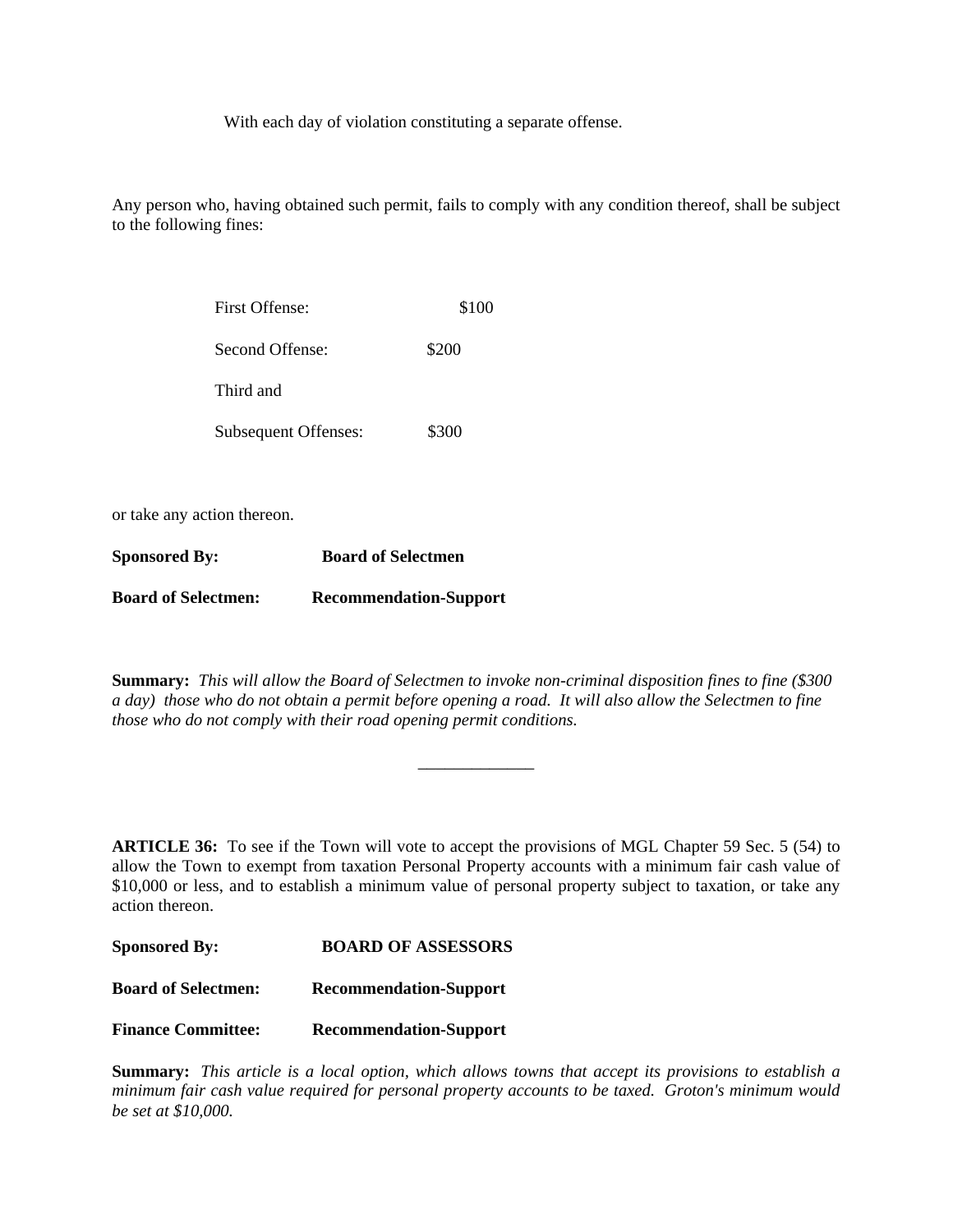**ARTICLE 37:** To see if the Town will vote to amend Chapter 218, Zoning, of the Code of the Town of Groton, §218-30 Water Resource Protection Overlay District as follows:

\_\_\_\_\_\_\_\_\_\_\_\_\_

By adding a new Item [8] under Subsection D(1) Primary Water Resource District (b) Prohibitions:

"[8] Facilities that generate, treat, store or dispose of hazardous waste (see 310 CMR  $22.21(2)(a)(7)$ ."

By adding a new Item [5] under Subsection D(2) Secondary Water Resource District (b) Prohibitions:

"[5]Non-sanitary treatment and disposal works (see 310 CMR 22.21(2)(a)(6))."

And by adding a new Item (5) under Subsection E Design Requirements:

"(5)Storage of animal manure, sludge and septage, commercial fertilizers and petroleum products shall comply with the criteria set forth in 310 CMR 22.21(2)(b)"

or take any action thereon.

**Sponsored By: PLANNING BOARD**

**Board of Selectmen: Recommendation-Support**

**Summary:** *The proposed zoning amendment, requested by the Groton Water Department, is required for Water Resource Protection Overlay District By-Law to comply with the requirements of the Department of Environmental Protection's Wellhead Protection Regulations*.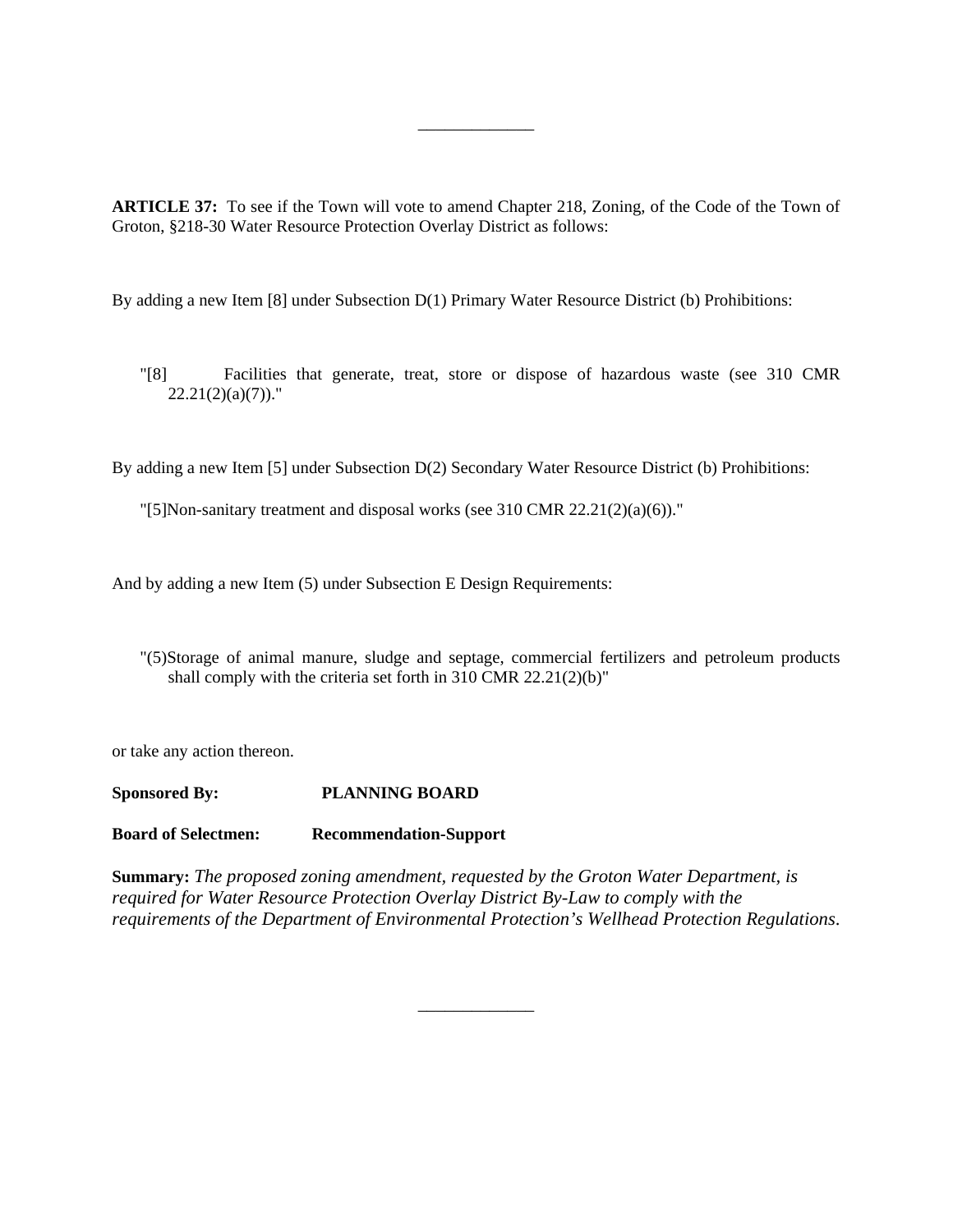**ARTICLE 38:** To see if the Town will vote to endorse the Groton Comprehensive Plan as summarized in the document entitled, "Groton 2020 Update - Planning Directions" filed in the Office of the Town Clerk on April 12, 2002, or take any action thereon.

## **Sponsored By: PLANNING BOARD**

#### **Board of Selectmen: Recommendation-1 Support 2 at Town Meeting**

Summary: *The Planning Board voted unanimously to adopt the revisions to the Comprehensive Plan on April 3, 2002. The Board will present the plan to Town Meeting for its endorsement. Copies of the plan are available in the Planning Board office and can be viewed on the Town's web site at www.ci.groton.ma.us*.

\_\_\_\_\_\_\_\_\_\_\_\_\_

**ARTICLE 39:** To see if the Town will vote to renew the revolving account under Chapter 44, §53E1/2 of the General Laws for the purpose of utilizing receipts and fees received under Chapter 198 of the Code of the Town of Groton, Soil Erosion and Sediment Control, said receipts and fees to be credited to said account and expended by the Earth Removal Advisory Committee for administration, oversight and review activities under Chapter 198, with the maximum amount to be expended in said account not to exceed \$10,000 for Fiscal Year 2003, or take any action thereon.

#### **Sponsored By: EARTH REMOVAL ADVISORY COMMITTEE**

**Board of Selectmen: Recommendation-Support**

**Summary:** *The Earth Removal Advisory Committee uses application fees for technical review of plans submitted under the Erosion and Sediment Control By-Law. The use of the revolving fund must be authorized annually by Town Meeting.*

\_\_\_\_\_\_\_\_\_\_\_\_\_

**ARTICLE 40:** To see if the Town will vote to accept as public ways the following private ways as laid out by the Board of Selectmen: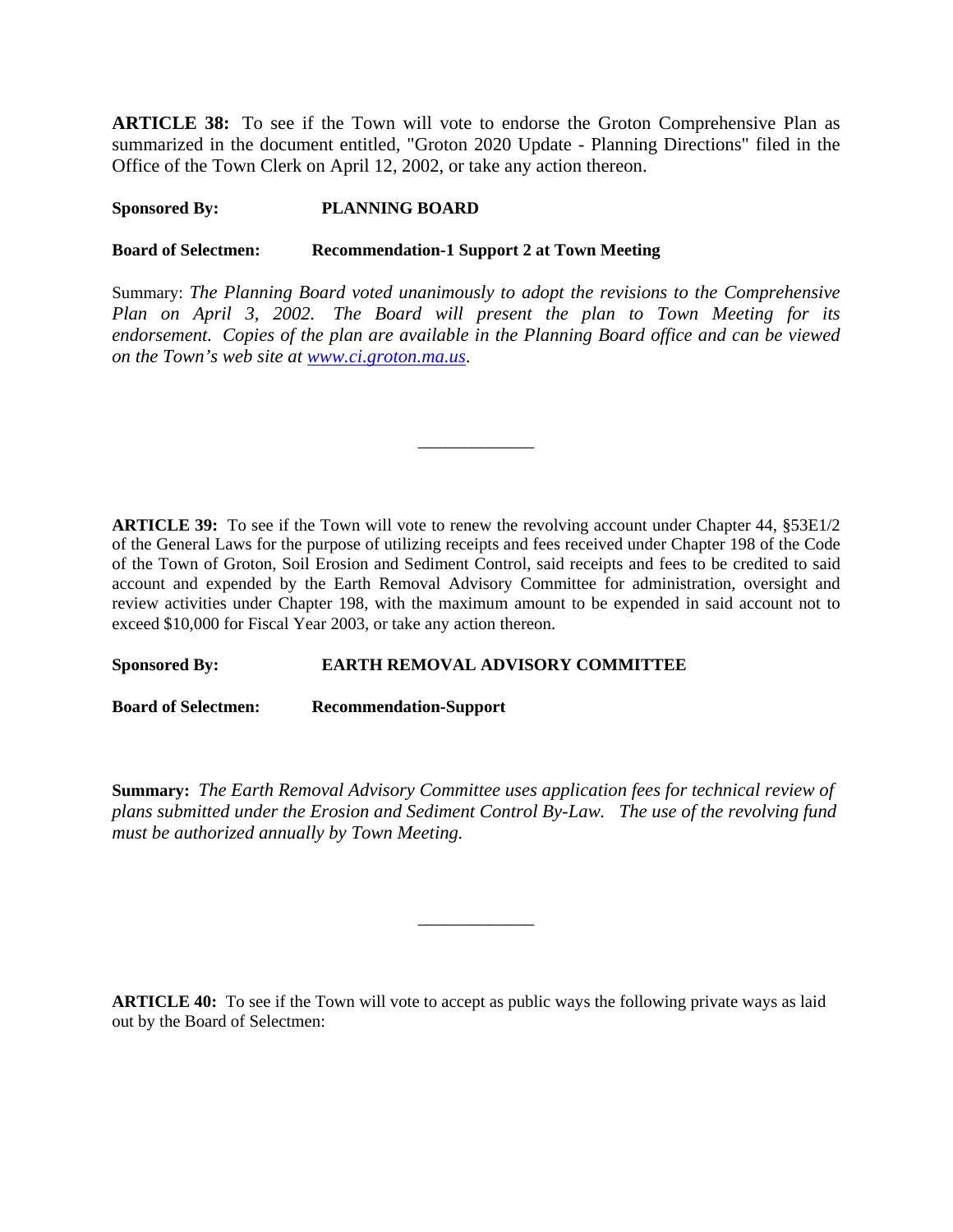**Autumn Leaf Drive** shown on an as-built plan and profile, a Street Acceptance Plan and a Monumentation Plan all of which are dated January 8, 2002 entitled "Autumn Leaf Estates Groton, Massachusetts", prepared for Candlelight Realty Trust by Landtech Consultants, Inc., of Westford, Massachusetts, copies of all of which are on file in the office of the Town Clerk

**Bryanwood Lane** shown on an as-built plan and profile, dated December 21, 1999, revised August 13, 2001, entitled "Profile of Bryanwood Lane in Groton, MA"; prepared for Jim Patierno, by Bill Boston Survey, Inc. of W. Groton, Massachusetts, copies of all of which are on file at the office of the Town Clerk.

or take any action thereon.

**Board of Selectmen: Recommendation-Support**

**Summary:** *To accept Autumn Leaf Drive and Bryanwood Lane as town roads.*

**ARTICLE 41:** To see if the Town will vote to approve under Section 218-18E of the Zoning By-Law the Concept Plan for Business Development entitled "Mill Run Place" for the properties situated on Mill Street, Main Street and Arlington Street and which are shown on the Assessors Maps as Parcels 1,2,12, and 14 on Map 216 and Parcel 28 on Map 110 the Concept Plan being on file with the Planning Board and with the Town Clerk, or take any action thereon.

\_\_\_\_\_\_\_\_\_\_\_\_\_

**Sponsored By: PETITION BY ROBERT COLLINS AND OTHERS**

**Board of Selectmen: Recommendation-2 Support 1 at Town Meeting/ Finance Comm.- Support**

**Summary:** *Passage of this article will allow for the development of the properties situated at the intersection of Mill Street and Route 119 consistent with the concept plan entitled "Mill Run Place" on file with the Town Clerk and Planning Board subsequent to the applicant obtaining site plan review approval and other approvals required by the Groton Zoning By-Law.*

\_\_\_\_\_\_\_\_\_\_\_\_\_

**ARTICLE 42:** To see if the Town will vote to raise and appropriate, transfer from available funds or borrow a sum of money in the amount of \$399,900 to purchase or otherwise acquire a parcel of land approximately one and eighty-six hundredths (1.86) acres located in the Town of Groton,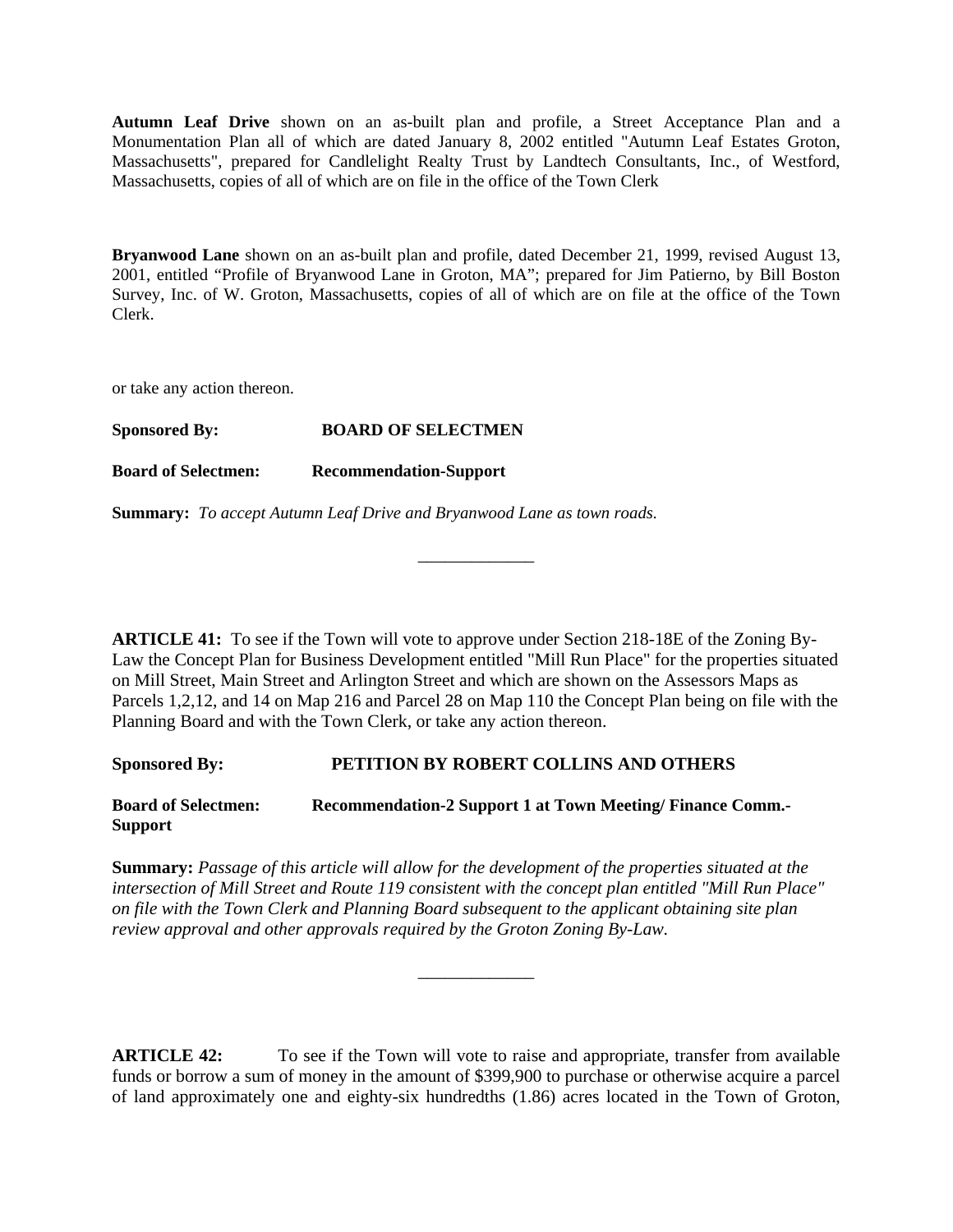shown on the old Assessors' Map E23 Parcel B and shown on the new Assessors Map 230 Parcel 47, currently owned by Peter A. and Lisa S. Spooner.

| <b>Sponsored By:</b>       | PETITION BY PETER A. SPOONER AND OTHERS |
|----------------------------|-----------------------------------------|
| <b>Board of Selectmen:</b> | <b>Recommendation-Not Support</b>       |
| <b>Finance Committee:</b>  | <b>Recommendation-Not Support</b>       |
| <b>Capital Planning:</b>   | <b>Recommendation-Not Support</b>       |

**Summary:** *This article proposes the Town of Groton approve the acquisition of land currently owned by Peter A. and Lisa S. Spooner with the intent to improve access to the new high school for safety and esthetic purposes.*

\_\_\_\_\_\_\_\_\_\_\_\_\_

**ARTICLE 43:** To see if the Town will vote to re-zone from R-A (Residential Agricultural) to B-1 (Business District) the premises situated on Boston Road owned by Nasser S. Buisier being shown on the "old" Assessors' Map U as parcel 48-0 and upon the new Assessors' Maps as Map 121 Lot 17, consisting of 37,780 square feet more or less as described in a deed recorded with Middlesex South Registry of Deeds in Book 29337 at Page 196, or take any action thereon. A concept plan showing proposed site improvements is on file with the Groton Planning Board.

#### **Sponsored By: PETITION BY JAMES GMEINER**

**Board of Selectmen: Recommendation-2 Support 1 at Town Meeting**

**Summary:** *This article seeks to effectively extend the existing B-1 zoning of the A.L. Prime Energy gas station located on Boston Road 90 feet onto the abutting vacant parcel.*

\_\_\_\_\_\_\_\_\_\_\_\_\_

**ARTICLE 44:** To see if the Town will vote to raise and appropriate, transfer from available funds, or borrow a sum of money to be added to the sum already on deposit in the Williams Barn Restoration Fund, or take any action thereon.

| <b>Sponsored By:</b>       | PETITION BYJOSHUA DEGEN AND OTHERS            |
|----------------------------|-----------------------------------------------|
| <b>Board of Selectmen:</b> | <b>Recommendation-1 Support 2 Not Support</b> |
| <b>Finance Committee:</b>  | <b>Recommendation-Not Support</b>             |
| <b>Capital Planning:</b>   | <b>Recommendation-Not Support</b>             |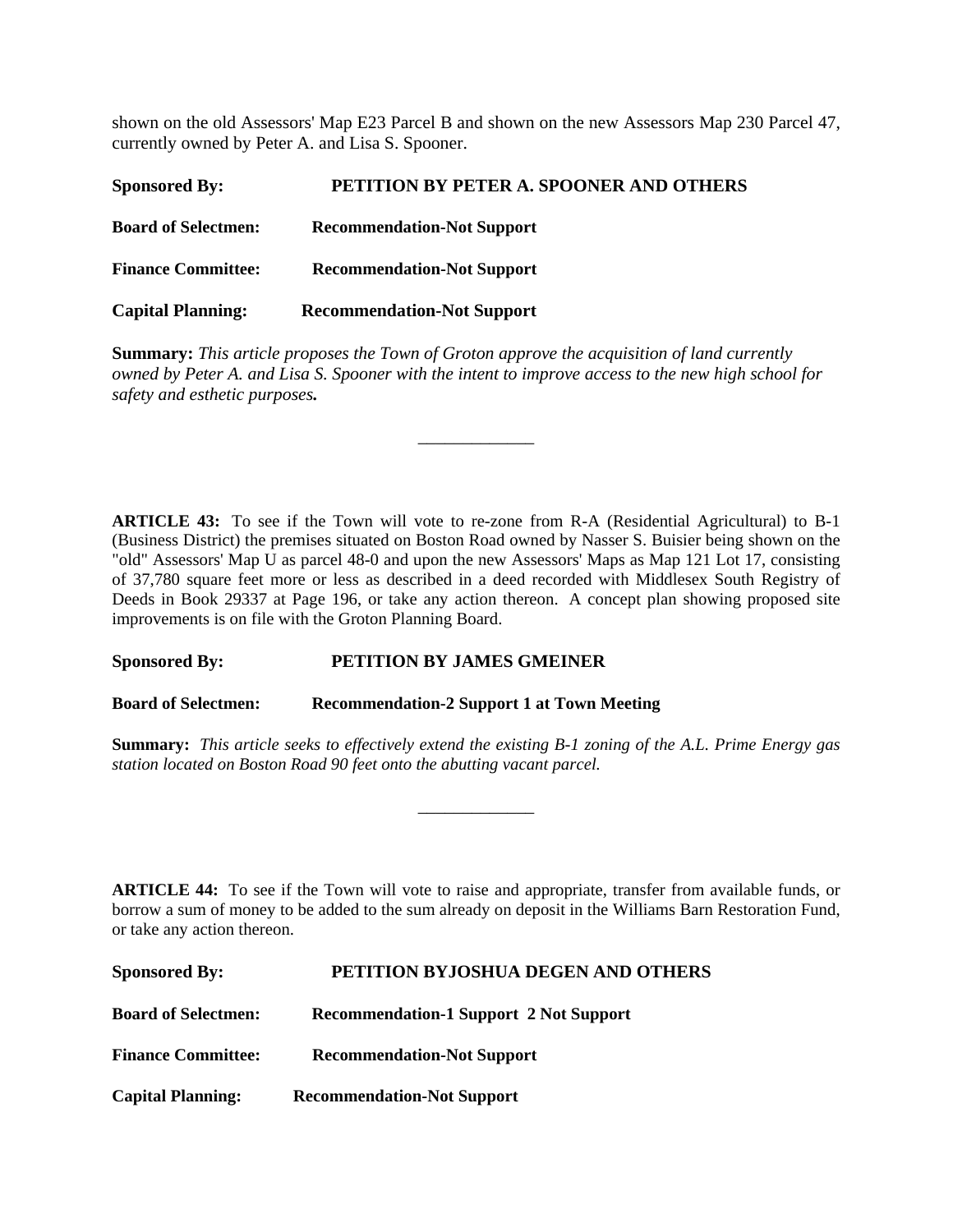**Summary:** *\$30,000 - The Williams Barn Restoration Committee, under the direction of the Board of Selectmen and the Conservation Commission, seeks to continue the restoration of this building, which is representative of our agricultural heritage. The building is now registered with the Massachusetts Historical Commission. The Committee's plan is to create a nature and trail center or to make the building suitable for any other uses that the Town may find appropriate. Additionally, the Williams Barn Committee is applying to the Department of Environmental Management for a grant. This grant by the Massachusetts Historic Landscape Preservation Grant Program will be used for non-structurally related work around the site.*

**ARTICLE 45:** To see if the Town will vote to raise and appropriate or transfer from available funds a sum of money to be added to the sum already on deposit in the Town Stabilization Fund, or take any action thereon.

\_\_\_\_\_\_\_\_\_\_\_\_\_

**Sponsored By: BOARD OF SELECTMEN Board of Selectmen: Recommendation-Support Finance Committee: Recommendation-Support \$50,000**

**Summary:** *Before Town Meeting the fund had a balance of \$963,811. The amount to add to this fund will be determined at Town Meeting. For good financial management it is recommended to have between 5%-10% of the town's operating budget in the Stabilization Fund.* 

\_\_\_\_\_\_\_\_\_\_\_\_\_

**ARTICLE 46:** To see if the Town will vote to transfer a sum of money from the Excess and Deficiency Fund (free cash) for the purpose of affecting the tax rate for the period beginning July 1, 2002 and ending June 30, 2003, or take any action thereon.

| <b>Sponsored By:</b>       | <b>BOARD OF ASSESSORS</b>               |
|----------------------------|-----------------------------------------|
| <b>Board of Selectmen:</b> | <b>Recommendation-3 at Town Meeting</b> |
| <b>Finance Committee:</b>  | <b>Recommendation-Support</b>           |

**Summary:** *To transfer a sum of money to be determined at Town Meeting from Free Cash to reduce the tax rate.*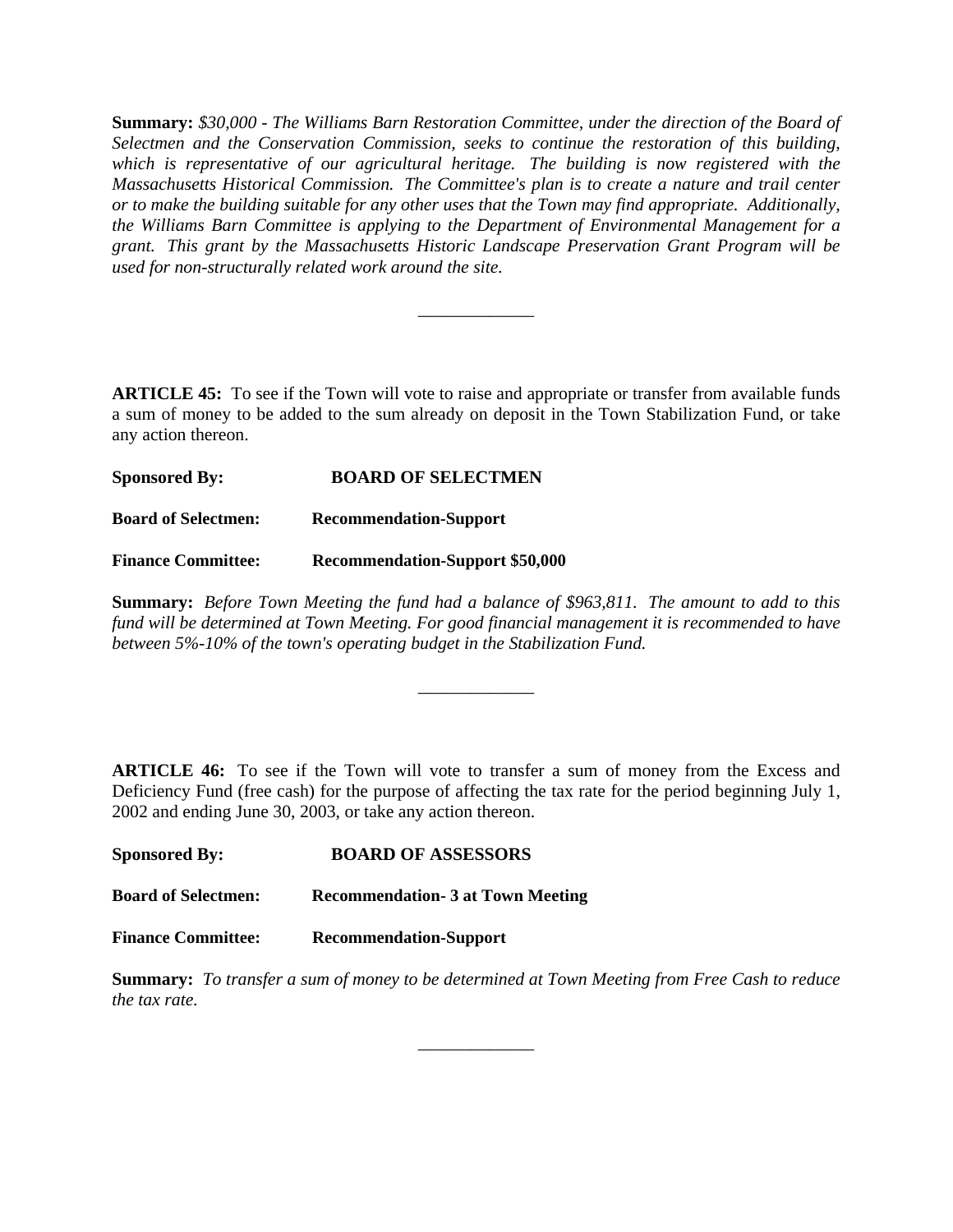**ARTICLE 47:** To recommend to amend Sign bylaw Section 196-8 Paragraph I by inserting a new paragraph, (3) Temporary "For Sale" directional signs of no more than 1 1/2 square feet to be permitted only under the following conditions.

- 1. Home for sale must be located on a dead end or cul-de-sac road.
- 2. Sign to be placed on the corner of the road where home is located.
- 3. Home must be on active market.
- 4. Sign to be removed when property is conveyed or withdrawn.

#### **Sponsored By: PETITION BY DEBRA NICHOLSON**

#### **Board of Selectmen: Recommendation-2 at Town Meeting 1 Support**

**Summary:***. The sponsor of this article is recommending that this issue be postponed until the fall town meeting as the Sign Committee is working with the real estate businesses to come up with a by law change to meet the needs of real estate brokers.* 

\_\_\_\_\_\_\_\_\_\_\_\_\_

**ARTICLE 48:** To see if the Town will vote to zone as B-1 (Business) the land owned by Robert J. Lacombe which is situated at the intersection of Boston Road and Whiley Road and is shown as Lot 133- 1 and Parcel 133-2.02 on a plan entitled "Plan of Land in Groton, Massachusetts (Middlesex County) for Robert Lacombe" dated January 9, 2002, Stamski and McNary, Inc., Engineers, which said plan is duly recorded with the Middlesex South District Registry of Deeds as Plan No. 226 of 2002 and is on file with the Town Clerk, said premises consisting of approximately .9468 acres, and which are shown on Groton Assessor's Map No. 133 as Parcel 1 and a portion of the premises described in a deed recorded with the Middlesex South District Registry of Deeds in Book 13896 at Page 277, or take any action thereon.

#### **Sponsored By: PETITION BY ROBERT COLLINS AND OTHERS**

**Board of Selectmen: Recommendation-Support**

**Summary:** *Passage of this article will correct the B-1 zone at this location so that is corresponds with the property borders. Currently the zone line as it appears on the zoning map goes through the building on this site.*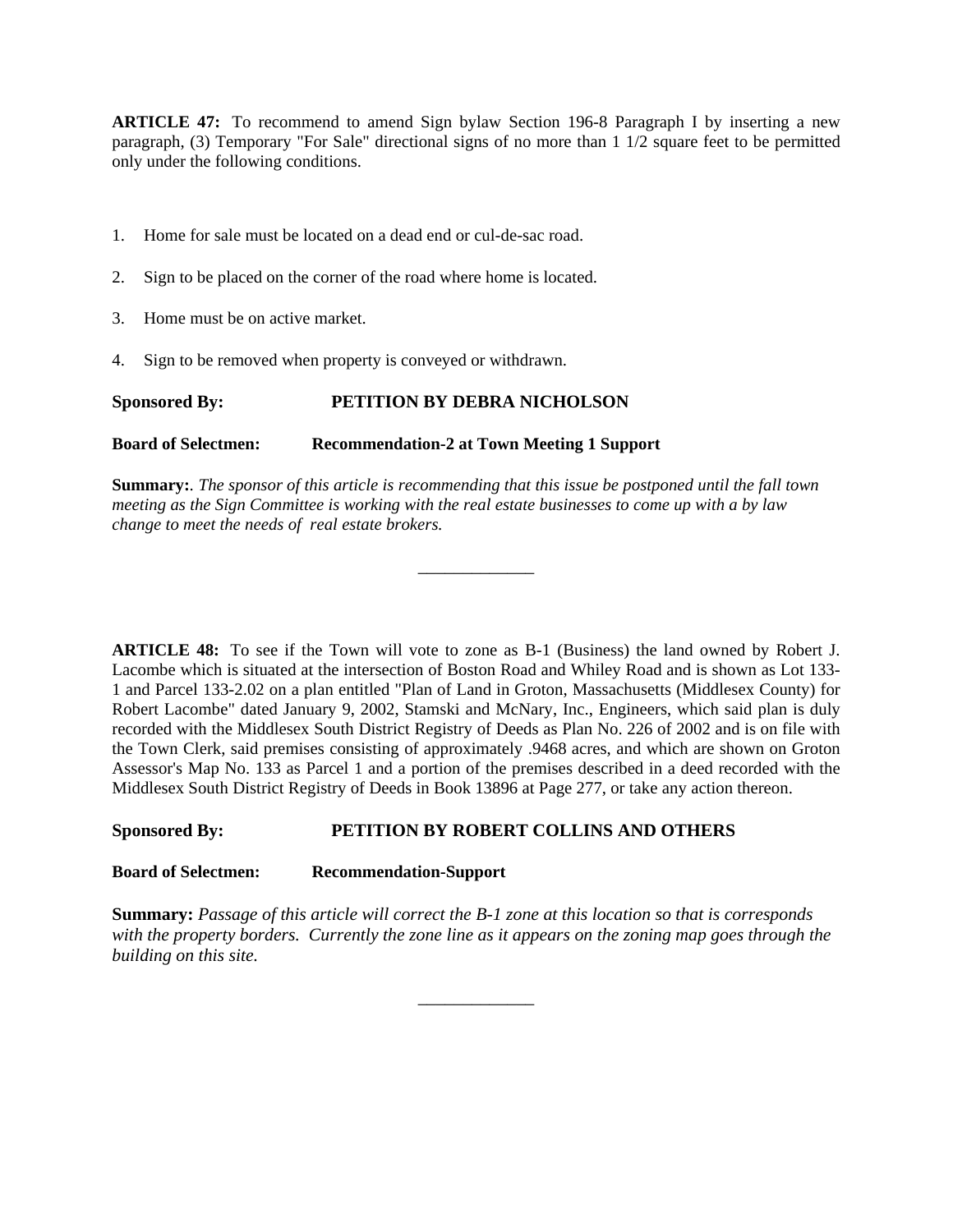# **SPECIAL TOWN MEETING WARRANT AND SUMMARY**

# **MAY 6, 2002**

In the name of the Commonwealth aforesaid, you are hereby required to notify and warn said inhabitants of said Town qualified to vote on Town affairs to assemble in the Groton Dunstable Middle School Auditorium in said Town on Monday, the sixth day of May next, at 8:00 in the evening, to consider the following:

**ARTICLE 1:** To see if the Town will vote to transfer certain sums of money within the Fiscal Year 2002 budget or take any action thereon.

**Sponsored By: BOARD OF SELECTMEN**

**Board of Selectmen: Recommendation-Support**

**Finance Committee: Recommendation-Support**

**Summary:** *To transfer money between line item accounts*

**ARTICLE 2:** To see if the Town will vote to raise and appropriate, transfer from available funds or borrow a sum of money to purchase 7.1+/- acres (seven point one) off West Main Street property known as the Squannacook Sportsmans Club shown on the old Assessors Map M Parcel 100-E and on the new Assessors Map 106 Parcels 33 and 34, or take any action thereon.

| <b>Sponsored By:</b>       | <b>BOARD OF SELECTMEN</b>                   |
|----------------------------|---------------------------------------------|
| <b>Board of Selectmen:</b> | <b>Recommendation-Postpone Indefinitely</b> |

**Finance Committee: Recommendation-Postpone Indefinitely**

**Summary:** *\$11,000 to purchase the Squannacook Sportsman's Club and pay for closing costs. This article will be indefinitely postponed as a private buyer is willing to purchase the Club, meet all the same conditions as the Town had agreed to, and allow town access to the property and building, with the option of the Town's first right of refusal should the property be sold again.*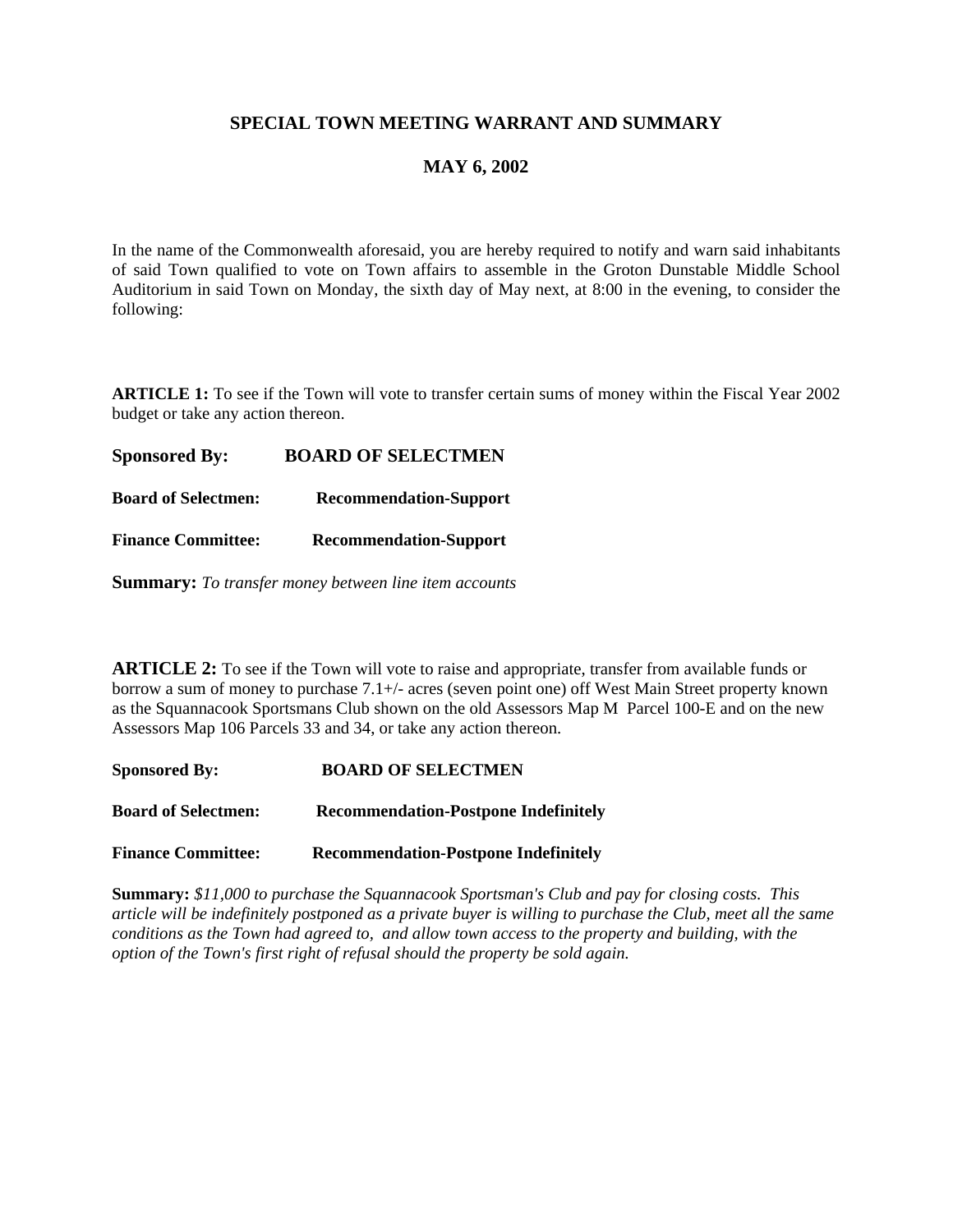**ARTICLE 3:** To see if the Town will vote to raise and appropriate, transfer from available funds or borrow a sum of money to design and upgrade the septic system on the property known as the Squannacook Sportsman's Club shown on the old Assessors Map M Parcel 100-E and on the new Assessors Map 106 Parcels 33 and 34 or take any action thereon.

| <b>Sponsored By:</b>       | <b>BOARD OF SELECTMEN</b>                   |
|----------------------------|---------------------------------------------|
| <b>Board of Selectmen:</b> | <b>Recommendation-Postpone indefinitely</b> |
| <b>Finance Committee:</b>  | <b>Recommendation-Postpone indefinitely</b> |

**Summary:** *If the Town purchased the Sportman's Club, the septic system would need to be replaced. This article will be indefinitely postponed.*

**ARTICLE 4:** To see if the Town will vote to authorize the Conservation Commission to acquire, on behalf of the Town, a certain parcel of land located on Skyfield Drive, shown as parcels 14 and 19.2 on Assessors Map 222 and containing approximately 32.7 acres; to transfer from available funds or appropriate a sum of money therefor; to authorize the Conservation Commission to apply for a "self-help" grant for such acquisition pursuant to Section 11 of Chapter 132A of the General Laws and to act as the official representative for such application; and to authorize the Conservation Commission and the Board of Selectmen to execute all documents and take all actions necessary in connection with such acquisition; or take any action thereon.

#### **Sponsored By: CONSERVATION COMMISSION**

| <b>Board of Selectmen:</b> | <b>Recommendation-Support</b> |
|----------------------------|-------------------------------|
|                            |                               |

**Finance Committee: Recommendation-Support**

**Summary:** *The Conservation Commission is purchasing 32.7 acres of land on Skyfield Drive for \$279,000 to be kept in Open Space. 58% of the purchase price (\$161,820) will be reimbursed by a Self-Help grant from the Commonwealth.*

**ARTICLE 5:** To see if the Town will vote to raise and appropriate, transfer from available funds or borrow a sum of money to implement a Geographic Information System (GIS) plan as detailed in the "GIS Assessment and Implementation Plan for the Town of Groton, Massachusetts," prepared by Applied Geographics, Inc., datedApril 2002*,* or take any action thereon.

**Sponsored By: GIS COMMITTEE**

**Board of Selectmen: Recommendation-At Town Meeting**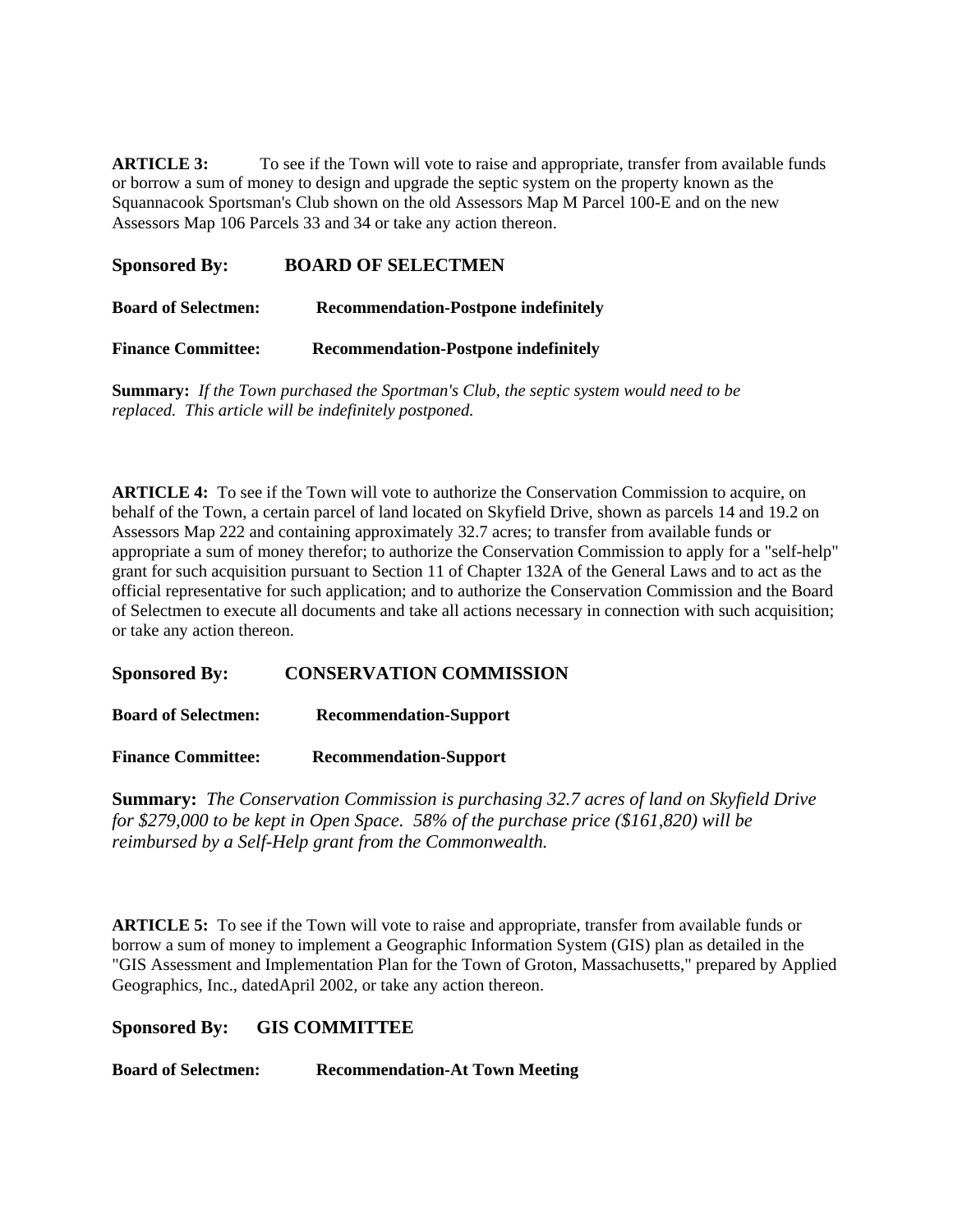#### **Finance Committee: Recommendation-Not Support**

**Summary:** *\$25,000. The GIS Committee completed the GIS Needs Assessment funded by the 2001 Annual Town Meeting. The requested \$25,000, in addition to the remaining funds in the account, will be used to go forward with Phase II of the GIS Implementation Plan prepared by AGI. The GIS system will enable the Town to produce maps, create an interactive data base, and provide better service to the public.*

**ARTICLE 6:** To see if the Town will vote to raise and appropriate, transfer from available funds or borrow a sum of money to pay an unpaid bill of the Highway Department for Fiscal Year 2001, or take any action thereon.

| <b>Sponsored By:</b>       | <b>HIGHWAY DEPARTMENT</b>                                                                           |
|----------------------------|-----------------------------------------------------------------------------------------------------|
| <b>Board of Selectmen:</b> | <b>Recommendation-Support</b>                                                                       |
| <b>Finance Committee:</b>  | <b>Recommendation-Support</b>                                                                       |
|                            | <b>Summary:</b> To pay Mobile Testing Services, Inc. \$120 for a random drug test on June 27, 2001. |

**ARTICLE 7:** To see if the Town will vote to transfer a sum of money from the Sewer Enterprise Fund Surplus to the Fiscal 2002 Sewer Enterprise Department budget, or take any action thereon.

| <b>Sponsored By:</b>       | <b>SEWER COMMISSION</b>       |
|----------------------------|-------------------------------|
| <b>Board of Selectmen:</b> | <b>Recommendation-Support</b> |
| <b>Finance Committee:</b>  | <b>Recommendation-Support</b> |

**Summary:** *To transfer \$46,000 from the Sewer Enterprise Fund Surplus to pay for engineering services to conduct an Inflow/Infiltration (I and I) study and develop a Capacity Management System.*

**ARTICLE 8:** To see if the Town will vote to raise and appropriate, transfer from available funds or borrow a sum of money to pay an unpaid bill of a previous year for a non-static floor in the radio room of the Public Safety Building, or take any action thereon.

**Sponsored by: BOARD OF SELECTMEN Board of Selectmen: Recommendation-Support Finance Committee: Recommendation-Support**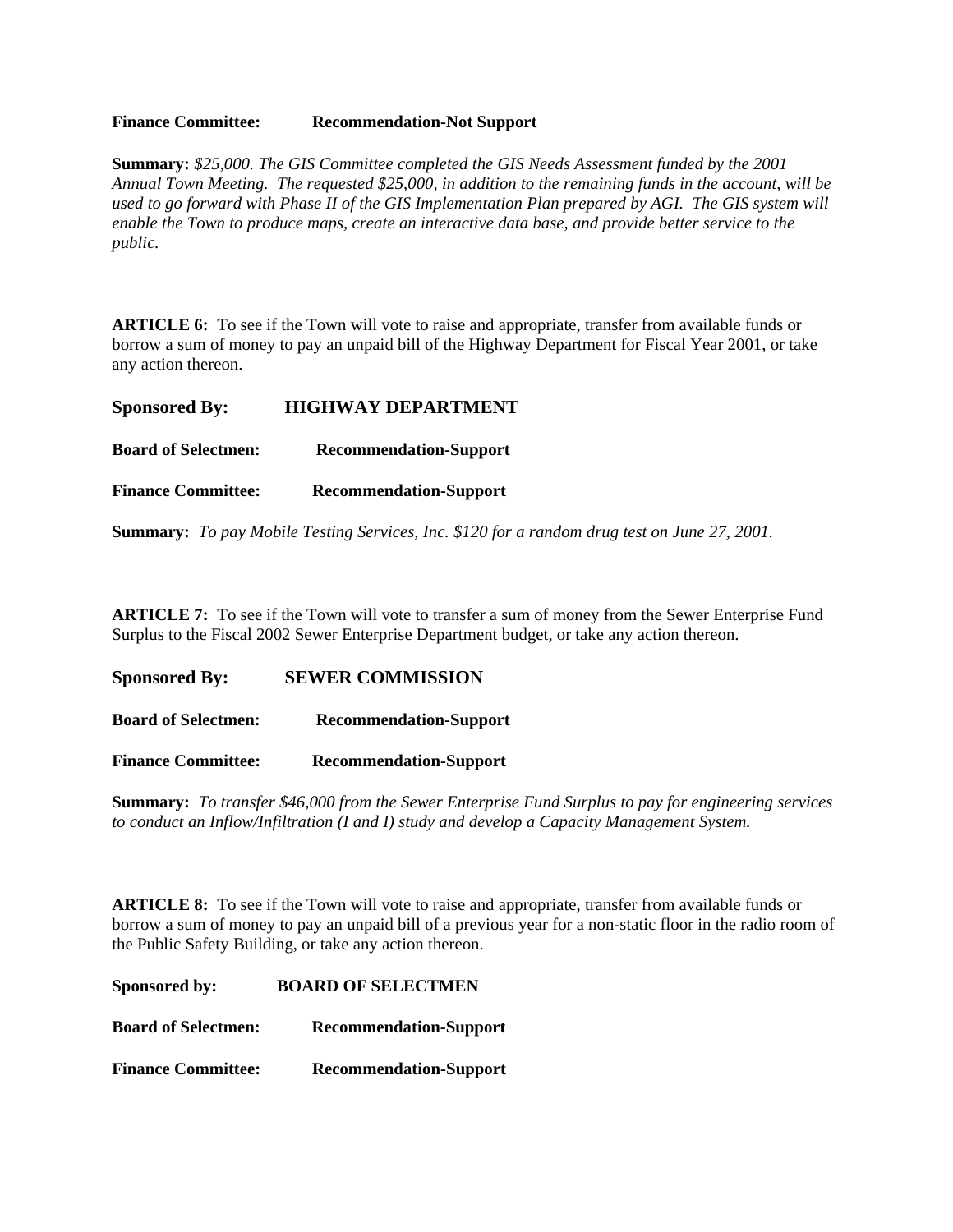**Summary***: \$3,360. This non-static flooring was installed in October of 2000 on the FY 2001 budget, but was not installed to the satisfaction of the town and payment was withheld. Corrections were made in December of 2000 by the contractor and were still not satisfactory. The contractor then failed to return, consequently the 2001 budget had expired and the new budget for FY 2002 was in effect when the contractor (under new management) came back in July 2001, to make the correction, so as to get paid for the installation of the flooring. Money has to be appropriated before the contractor can make his corrections to the satisfaction of the town and receive payment for services rendered*.

**ARTICLE 9:** To see if the Town will vote to accept the provisions of Section 4, Chapter 73 of the Acts of 1986 as amended by Chapter 126 of the Acts of 1988 to allow an additional property tax exemption for Fiscal Year 2003 for those persons who qualify for certain property tax exemptions under Massachusetts General Law Chapter 59 Section 5, or take any action relating thereon.

**Sponsored By: ASSESSORS**

# **Board of Selectmen: Recommendation-Support**

#### **Finance Committee: Recommendation-Support**

**Summary:** *This article will increase the exemption provided under state statute up to as much as 100% of the exemption for elderly or blind persons or veterans with a service connected disability. The deduction will provide a greater benefit to the approximately 111 homeowners who are eligible for this exemption.*

**ARTICLE 10:** To see if the Town will vote to adopt the following Water Use Restriction By-Law/Ordinance on behalf of the Board of Water Commissioners.

#### Section I Authority

This by-law is adopted by the Town under its police powers to protect public health and welfare and its powers under M.G.L. c.40, §21 et seq. and implements the Town's authority to regulate water use pursuant to M.G.L. c. 41, §69B. This by-law also implements the Town's authority under M.G.L. c. 40, §41A, conditioned upon a declaration of water supply emergency issued by the Department of Environmental Protection.

#### Section 2 Purpose

The purpose of this by-law is to protect, preserve, and maintain the public health, safety, and welfare whenever there is in force a State of Water Supply Conservation or State of Water Supply Emergency by providing for enforcement of any duly imposed restrictions, requirements, provisions, or conditions imposed by the Town or by the Department of Environmental Protection.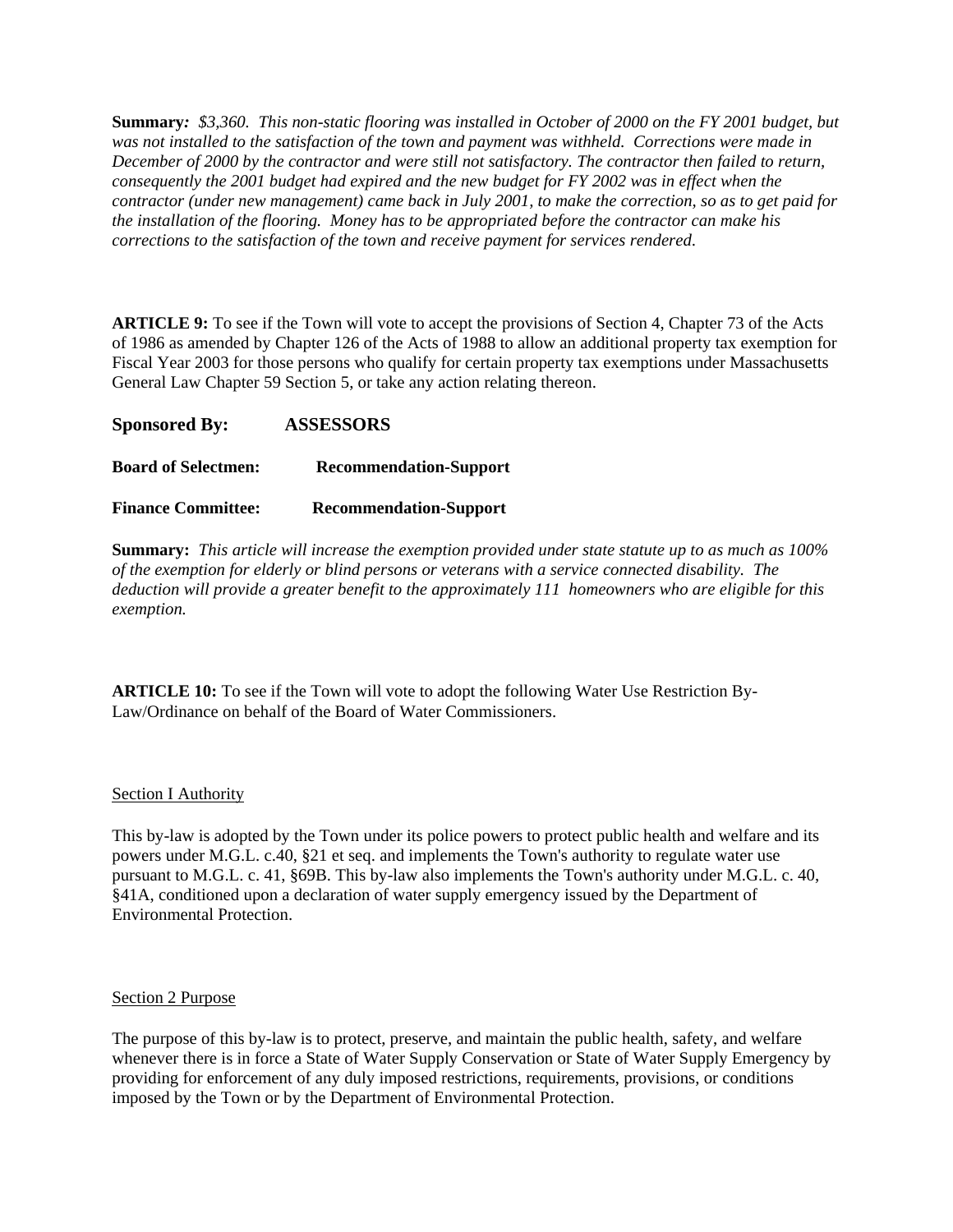#### Section 3 Definitions

Person shall mean any individual, corporation trust, partnership or association, or other entity.

State of Water Supply Emergency shall mean a State of Water Supply Emergency declared by the Department of Environmental Protection under M.G.L. c. 21G, §15-17.

State of Water Supply Conservation shall mean a State of Water Supply Conservation declared by the Town pursuant to section 4 of this by-law.

Water Users or Water Consumers shall mean all public and private users of the Town's public water system, irrespective of any person's responsibility for billing purposes for water used at any particular facility.

#### Section 4 Declaration of a State of Water Supply Conservation

The Town, through its Board of Water Commissioners, may declare a State of Water Supply Conservation upon a determination by a majority vote of the Board that a shortage of water exists and conservation measures are appropriate to ensure an adequate supply of water to all water consumers. Public notice of a State of Water Supply Conservation shall be given under section 6 of this by-law before it may be enforced.

#### Section 5 Restricted Water Uses

A declaration of a State of Water Supply Conservation shall include one or more of the following restrictions, conditions, or requirements limiting the use of water as necessary to protect the water supply. The applicable restrictions, conditions, or requirements shall be included in the public notice required under section 6.

a) Odd/Even Day Outdoor Watering: Outdoor watering by water users with odd numbered addresses is restricted to odd numbered days. Outdoor watering by water users with even numbered addresses is restricted to even numbered days.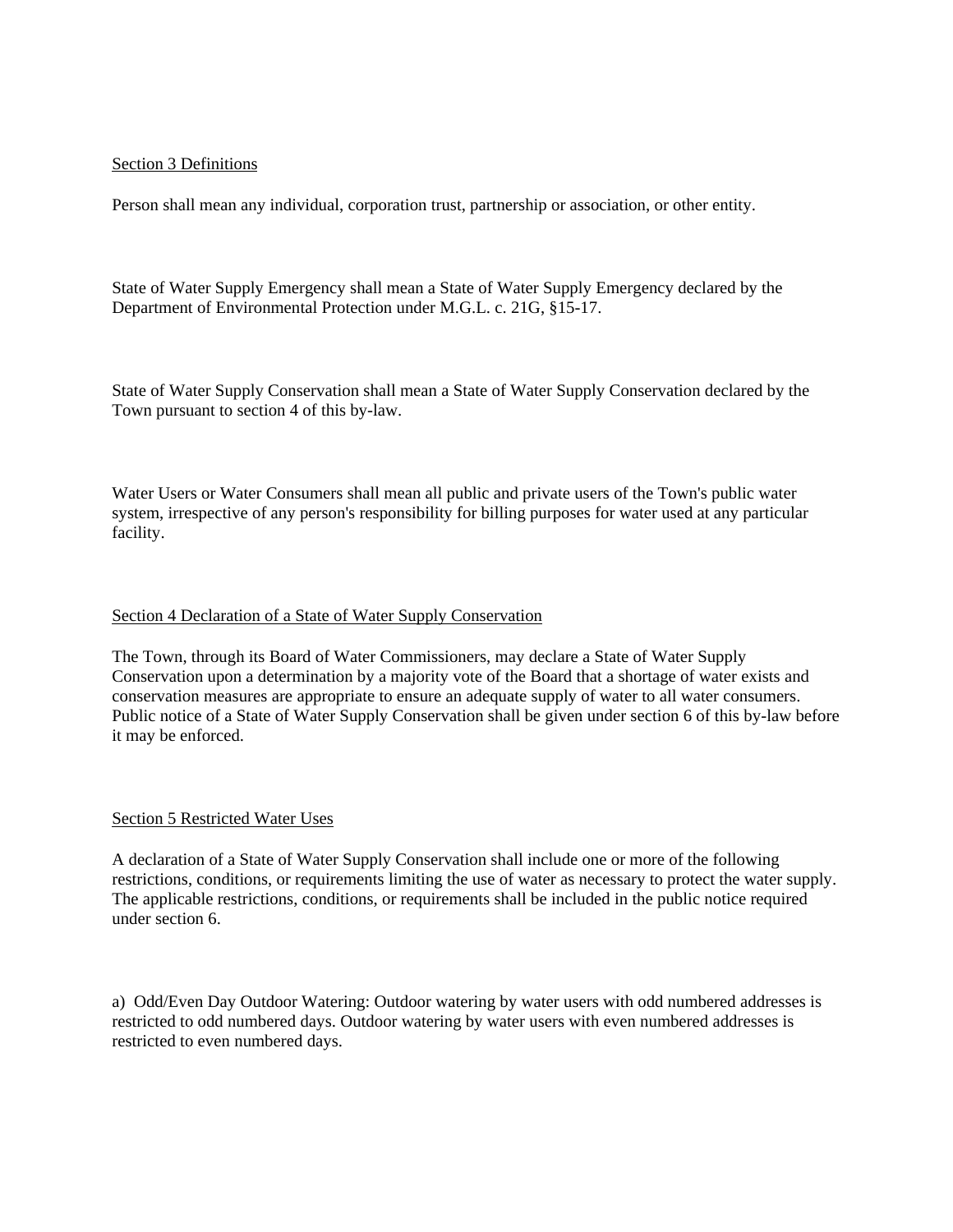b) Outdoor Watering Ban: Outdoor watering is prohibited.

c) Outdoor Watering Hours: Outdoor watering is permitted only during daily periods of low demand, to be specified in the declaration of a State of Water Supply Conservation and public notice thereof.

d) Filling Swimming Pools: Filling of swimming pools is prohibited.

e) Automatic Sprinkler Use: The use of automatic sprinkler systems is prohibited.

#### Section 6 Public Notification of a State of Water Supply Conservation; Notification of the Massachusetts Department of Environmental Protection

Notification of any provision, restriction, requirement or condition imposed by the Town as part of a State of Water Supply Conservation shall be published in a newspaper of general circulation within the Town, or by such other means reasonably calculated to reach and inform all users of

water of the State of Water Supply Conservation. Any restriction imposed under section 5 shall not be effective until such notification is provided. Notification of the State of Water Supply Conservation shall also be simultaneously provided to the Massachusetts Department of

Environmental Protection.

#### Section 7 Termination of a State of Water Supply Conservation; Notice

A State of Water Supply Conservation may be terminated by a majority vote of the Board of Water Commissioners, upon a determination that the water supply shortage no longer exists. Public notification of the termination of a State of Water Supply Conservation shall be given in the same manner required by Section 6.

## Section 8 State of Water Supply Emergency; Compliance with the Massachusetts Department of Environmental Protection Orders

Upon notification to the public that a declaration of a State of Water Supply Emergency has been issued by the Department of Environmental Protection, no person shall violate any provision, restriction, requirement, or condition of any order approved or issued by the Department intended to bring about an end to the State of Emergency.